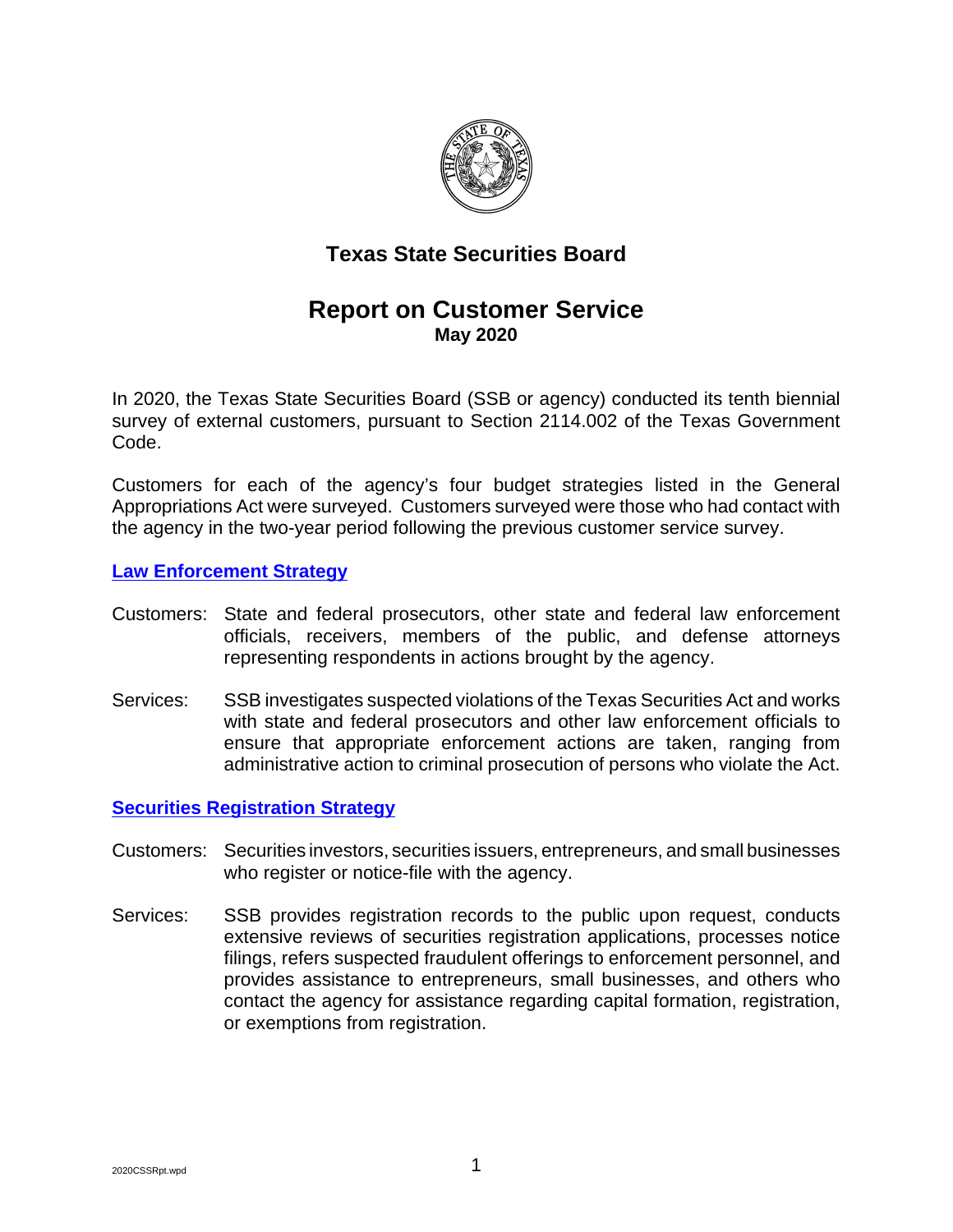## **[Dealer Registration Strategy](https://www.ssb.texas.gov/securities-professionals/dealer-adviser-registration)**

- Customers: Securities dealers and agents, investment advisers, investment adviser representatives who apply to register or notice-file with the agency.
- Services: SSB provides registration records to the public upon request, conducts extensive reviews of registration applications, carries out background checks on applicants, ensures compliance with examination requirements, and opposes or conditions the registration of certain applicants.

## **[Inspections Strategy](https://www.ssb.texas.gov/securities-professionals/inspections-compliance)**

- Customers: Securities investors, registered securities dealers, registered investment advisers, and persons making complaints to the agency concerning registered persons.
- Services: The agency conducts comprehensive on-site inspections of the records of registered securities dealers and investment advisers to ensure their compliance with statutory and regulatory requirements, evaluates complaints concerning registered dealers and investment advisers, and reviews administrative and law enforcement actions taken against registered persons.

#### Other customers

Customers of the Dealer Registration and Securities Registration strategies who requested public information were surveyed. Since both strategies are housed in the agency's Registration Division, it was not possible to allocate these non-registration customers to either the sample for either the Dealer or the Securities Registration strategies.

Customers of the General Counsel Division, and the Investor Education program, and subscribers of the agency's email update subscription service were also surveyed. External customers of the General Counsel Division include persons who request public information, the Legislature, other governmental agencies, and attorneys and other securities professionals who seek information and interpretive guidance on the law and regulations governing the agency's activities. Investor Education program customers include those who have received investor education information disseminated by the agency. The staff of the agency makes presentations, distributes printed materials, maintains Web-based resources, and works with educators to assist Texans in becoming informed investors.

#### **Survey Form**

The survey appeared online and the persons making up the sample were either sent a postcard directing them to the website so they could take the online survey or were sent an email with that information. The postcard and email text also provided an option to the recipient to request a print copy of the form be mailed to them for completion.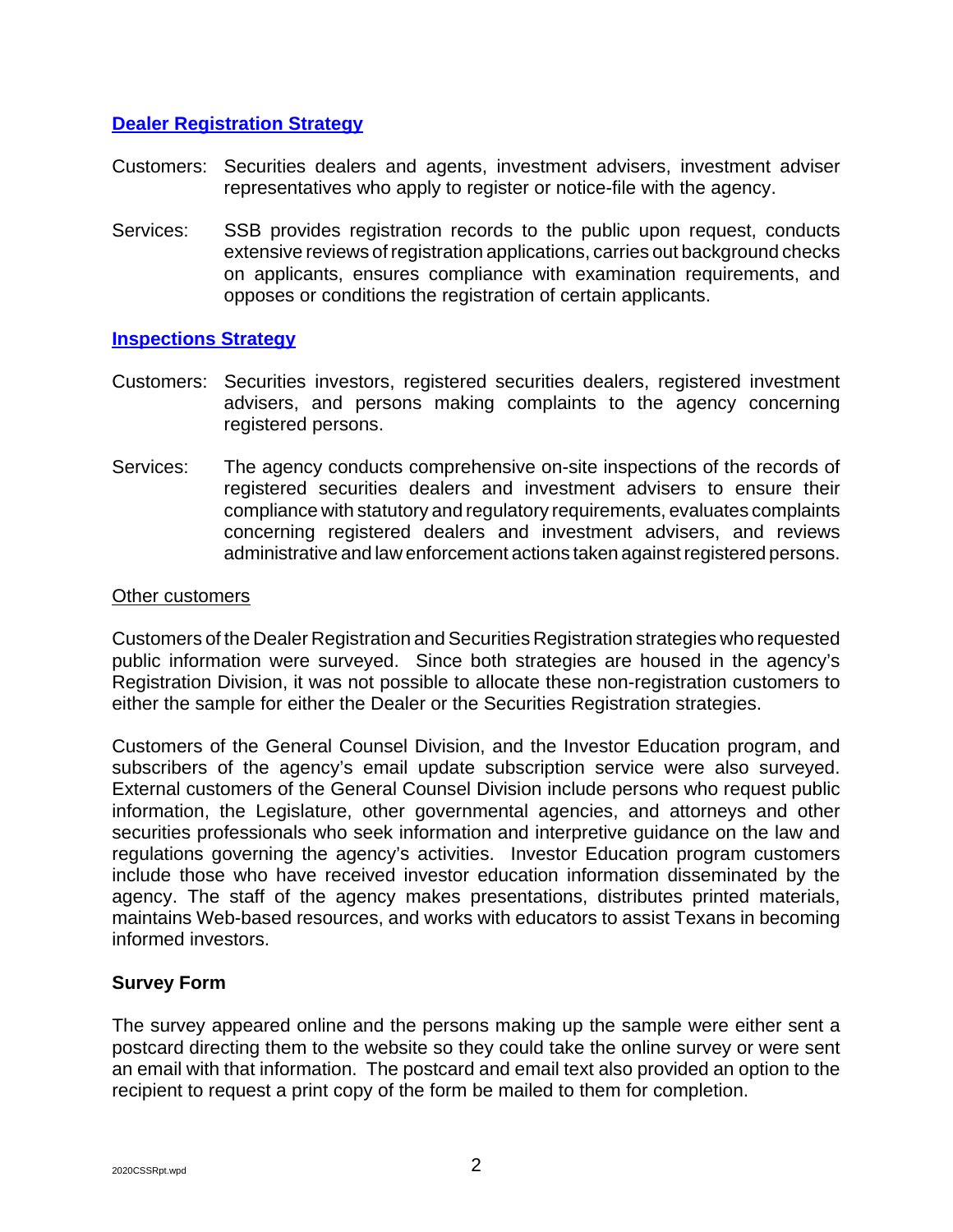The agency's strategies have interrelated functions so it is probable that persons, especially those in the securities industry, have dealt with several different divisions. For example, a registered dealer may have dealt with both the Registration and the Inspection divisions. Although their name may have been included as part of the Inspection sample, their response to the survey may have been answered by someone at the firm who dealt with the Registration Division during the same period. It is impossible to know and allocate with 100% certainty an individual response to the appropriate division.

To minimize the incidence of misallocation of responses by relying upon the strategy that provided the contact information for the participant to identify the strategy being surveyed, the survey included a description of the various strategies and divisions along with a question that asked the customer to identify a single division they had contact with during the survey period and answer the rest of the survey in regards to that contact. There was also a category of "Other" for customers who were unable to identify the division that they contacted and a category of "Website" for subscribers to the agency's email update service. The "Other" and "Website" responses are included in the overall totals for the agency but no attempt was made to try to second-guess the customer by allocating their response to a particular strategy.

The survey form included specific questions relevant to all of the seven customer service quality elements specified by statute: staff, communications, service timeliness, complaint handling processes, print publications, facilities, and Internet site. Questions were also asked to gain information as to how often, and in what ways, customers had contact with the agency. The 2020 survey included questions that did not appear in the 2018 survey regarding the agency's website and email update subscription service.

The survey asked customers to indicate their level of agreement with statements about specific service components as Strongly Agree, Agree, Neutral, Disagree, or Strongly Disagree. For statistical rating purposes, Strongly Agree was assigned the highest value of 5, progressing downward with the Strongly Disagree responses assigned a value of 1. As in previous surveys, a "Not Applicable" option was provided for each item. Additionally, two open-ended questions were included to allow customers to express their thoughts about the agency's services more fully and to make suggestions to improve services. In prior years, written comments have provided some of the most useful survey information.

Added to the survey this year were eight questions required by the *Instructions for Preparing and Submitting Agency Strategic Plans for fiscal years 2021 to 2025* issued February 5, 2020. These questions address overall impressions in the seven statutory categories and satisfaction with the agency. These eight survey questions asked customers to indicate their level of satisfaction in each category as Very Satisfied, Satisfied, Neutral, Unsatisfied, or Very Unsatisfied. For statistical rating purposes, Very Satisfied was assigned the highest value of 5, progressing downward with the Very Unsatisfied assigned a value of 1. A "Not Applicable" option was provided for each of these items.

A copy of the survey form is included as an attachment to this report.

## **Sample Selection**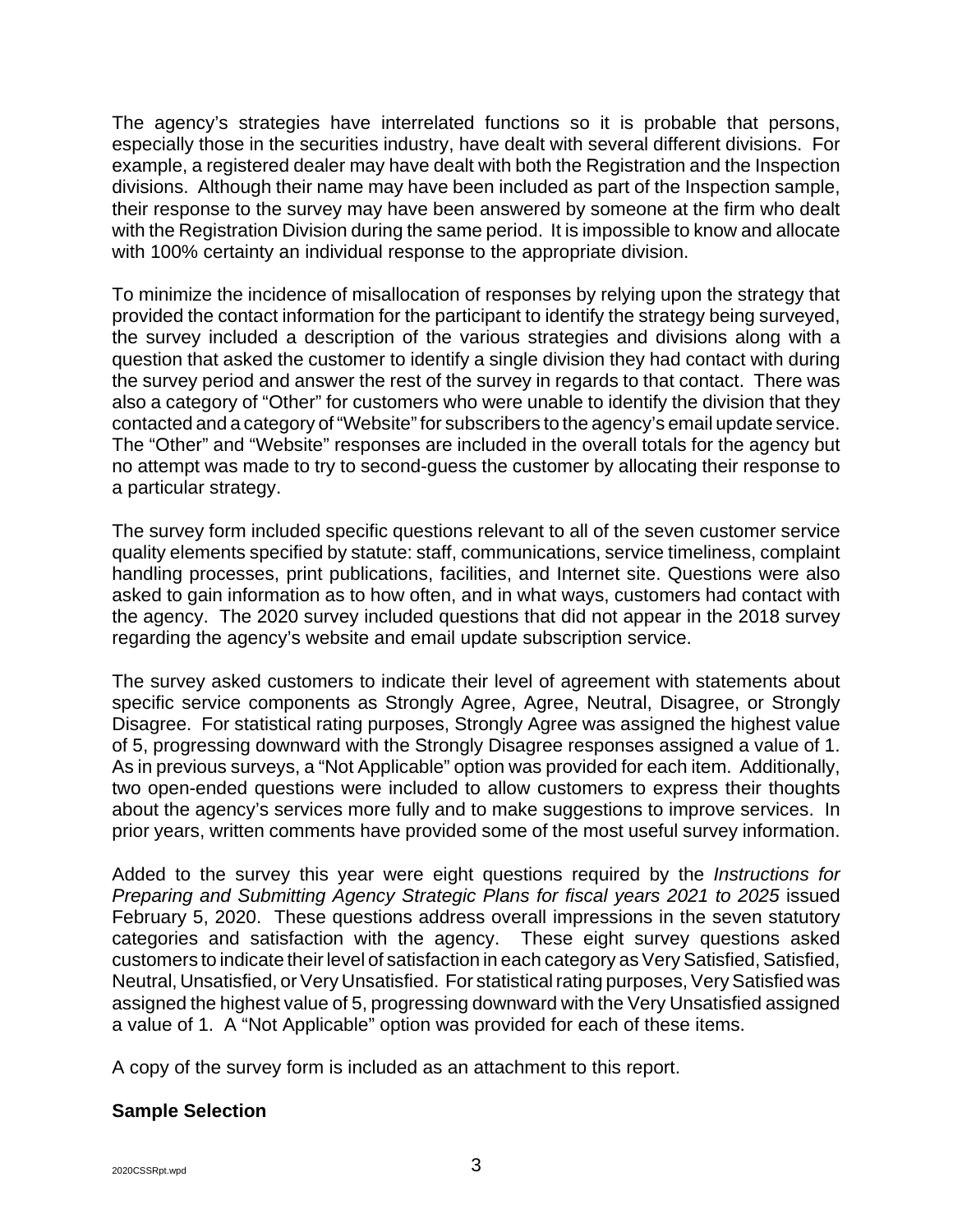Three objectives were established for the selection of agency customers who would receive the survey form: (1) a large sample, representative of SSB customers; (2) a focus on customers who had recent contact with the agency; and (3) elimination of duplicate recipients.

## Law Enforcement Strategy

For the Enforcement strategy, an initial sample size of 455 was drawn. After adjusting for duplicates, invalid or undeliverable addresses, and opt-outs, the Enforcement strategy had an effective sample size of 408. (Email addresses identified as opting out are those contacts from the agency's sample that have notified the online survey site that they do not wish to receive any of its surveys.) Recipients included state and federal prosecutors and other law enforcement officials that Enforcement staff have worked with to combat securities violations, members of the public, and receivers and defense attorneys for respondents in recent Enforcement investigations.

## **Registration**

As in the past, the largest number of survey forms were targeted to the agency's two largest customer groups, those in the Registration strategies.

#### Securities Registration Strategy

The securities database was used to select the sample for Securities Registration. First, records of securities applications received in 2018 and 2019 were identified and the associated correspondents for these applications were identified. (Correspondents are attorneys or other professionals who handle the process of registering or notice-filing securities for securities issuers.)

Almost all of the Form D exemption filings were made through the centralized national site, the Electronic Filing Depository (EFD), rather than directly with the agency. Due to their lack of direct contact with the agency, only a small percentage (10%) of the EFD filers are included in the sample.

An unduplicated count of correspondents for the registered and covered securities offerings made directly with the agency, and a 10% sample of the correspondents filing through the EFD website (Form D and Form UIT notice filings), resulted in a sample size of 395 (151 direct filings and 244 EFD filings) for Securities Registration. After invalid addresses and returns were removed, this left an effective sample size for Securities Registration of 383.

#### Dealer Registration Strategy

The sample for the Dealer Registration strategy was drawn from the active file, containing records on both securities dealers and investment advisers. Because firms are responsible for registering their agents and investment adviser representatives, the file is maintained by firm name.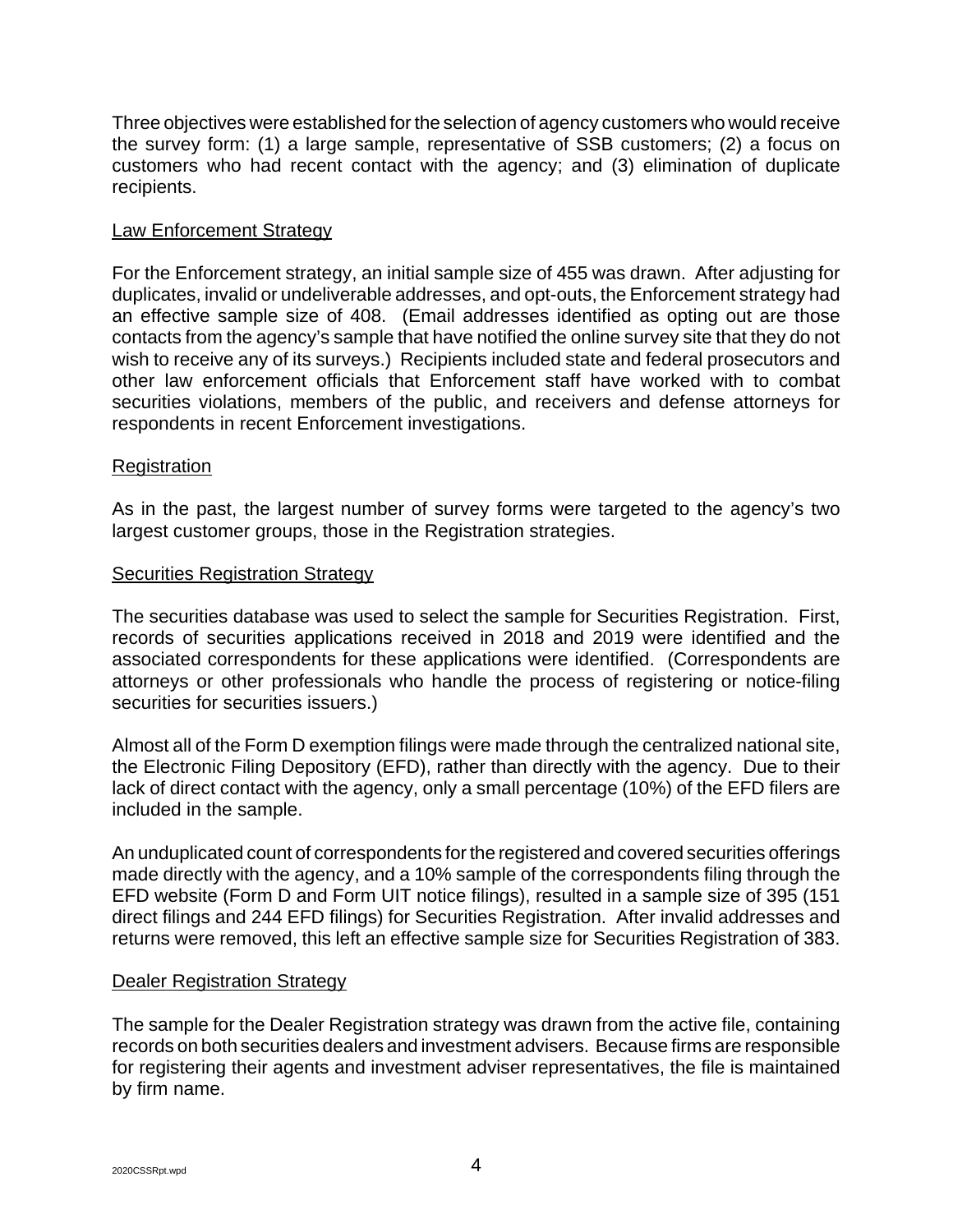On the Dealer side, all of the dealers that are registered only in Texas (121) were selected for inclusion in the sample. The remaining dealers (2,207) registered in Texas are ones also registered with FINRA and/or other states. Of this group, 10% (213) were selected for the sample. For the FINRA and multistate dealers, the surveys were directed to the CRD Contact person or, if none, to the Default Contact.

Also included in the Dealer Registration strategy are investment advisers. On the investment adviser side, all of the investment advisers that are registered in Texas (2,325) were selected for inclusion in the sample. Added to the sample were an additional 802, comprised of 10% of the investment advisers (8,456) making a notice filing in Texas. The surveys for the investment advisers were directed to the Supervision and Compliance Contact (SCC) or, if no SCC was listed, to the firm's Main Contact.

After the returned postcards and duplicate, invalid and opt-out email addresses were subtracted, this left an effective sample size of 3,288 for this strategy.

#### Inspect Records Strategy

In the Inspections strategy, the survey sample was selected from the 625 registered dealers and investment advisers whose offices had been inspected by the agency and the 291 persons making complaints about registered persons in 2018 and 2019. After adjusting for duplicates, invalid addresses, and removal of anonymous complainants, the sample selected for the survey totaled 806. When the returned postcards and duplicate, invalid and opt-out email addresses were subtracted, the effective sample size was 766.

#### Other Customers

An additional group (Other) selected for the sample came from three other areas not specific to one of the other surveyed strategies. One was the customers of the General Counsel Division. These customers consisted of persons receiving interpretative or no action letters and public information request responses (usually involving requests for confidential information) from the General Counsel. The General Counsel Division is also responsible for providing notice to persons who have requested notification of all rules proposed or adopted by the agency, of the Board's meeting agendas, and of updates to the agency's rulebook. These notices are provided through the email update subscription service to persons who subscribe to the notices through the agency's website. It is likely that these subscribers identified "Website" as their primary point of contact with the agency.

The second group were customers of the agency's Investor Education program and were comprised of persons who have requested speakers for community groups they represent, educators who have used Investor Education resources in their classrooms, and persons affiliated with organizations representing target populations served by Investor Education, such as AARP and senior community centers.

The third group of contacts were provided by the Registration Division and represent customers who had requested information from the Division under the Public Information Act. Since these contacts were not divided between the Securities and Dealer strategies for the Registration Division, they were not counted in the totals for either strategy.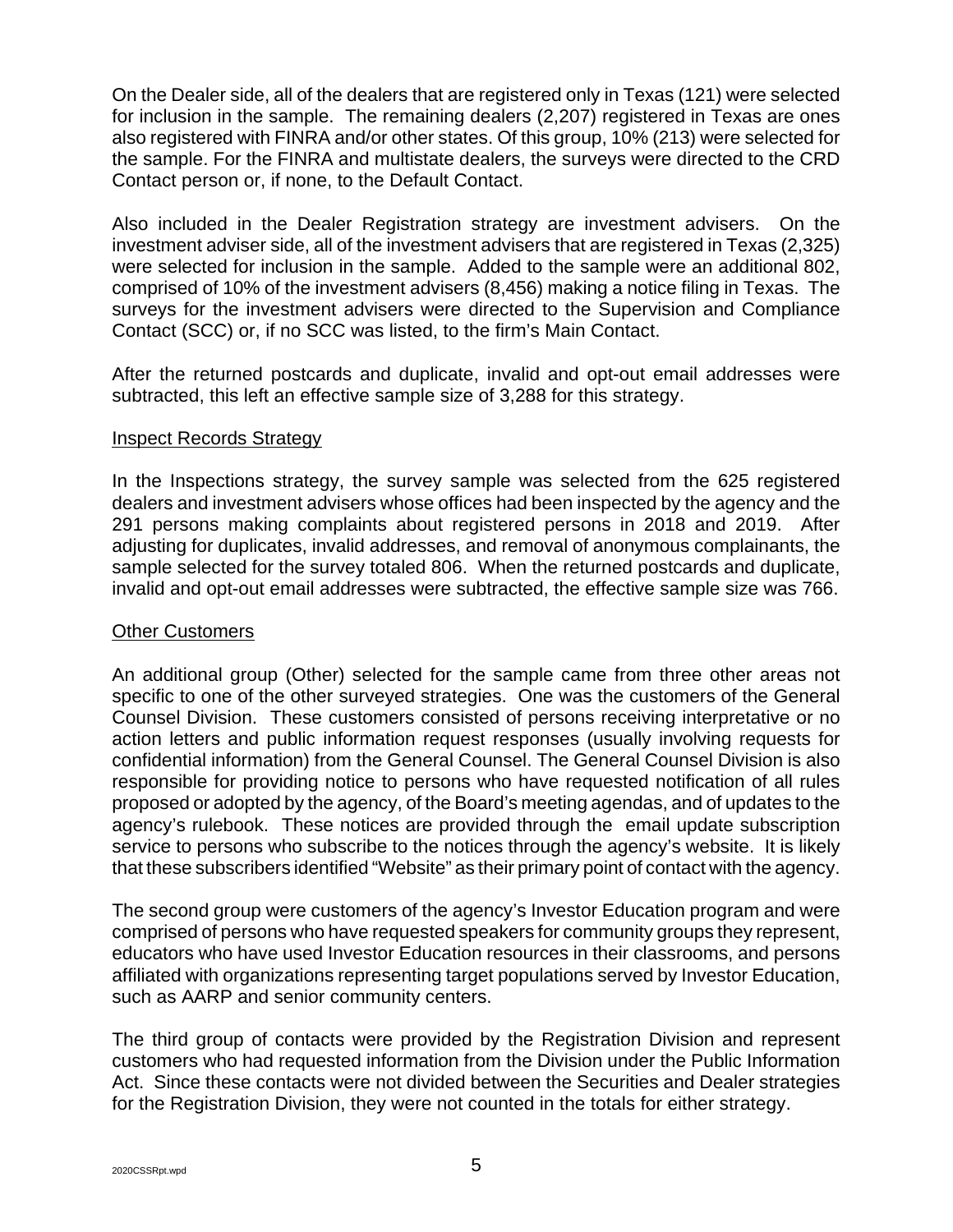The three groups provided an additional 2,230 contacts to the Other category. After duplicate invalid and opt-out email addresses were removed, the effective sample size was 2,160.

## **Survey Process**

On March 4, 2020, a total of 6,043 customers were contacted via email. On March 5, 2020, 902 postcards were mailed to agency customers for which there was no readily ascertainable email addresses, for a total of 6,945 potential responses. Recipients were asked to complete the online survey by April 1, 2020. On March 31, 2020, a reminder email was sent to the customers on the email list who had either not responded or had only partially responded to the online survey to notify them that the time to respond had been extended to April 17, 2020. All responses and forms received through April 20, 2020, were included in the data analysis.

A total of 443 responses were received out of 6,945, of which only 378 were fully completed, for an overall fully completed response rate of 5.4% – 5.1% lower than the equivalent response rate of 10.5% obtained in 2018, when 556 fully completed surveys were returned out of 5,277 potential responses. The response rate was 5.6% for those contacted by email and 4.4% for those contacted by mail.

Response rates by customer group were as follows:

| Enforcement                            | 10.5% |
|----------------------------------------|-------|
| <b>Securities Registration</b>         | 6.0%  |
| Dealer/Investment Adviser Registration | 4.0%  |
| <b>Inspections and Compliance</b>      | 18.1% |
| Other (includes Investor Education,    |       |
| General Counsel, Website, and          |       |
| <b>Registration PIAs)</b>              | 2.0%  |

Response rates for each customer group were calculated by dividing the number of fully completed surveys identifying a strategy by the effective sample size for that group.

Survey responses were anonymous, except in a few instances in which customers chose to include their names. The initial survey question directed the customer to identify the agency Division that they had been in contact with during the survey period, and included descriptions of the activities performed by each division.

In an effort to correlate the responses with the function that generated the response, the customer is asked to identify the nature of the contact as part of the survey itself. For responders using the click through function on the emails generated through the online survey service, it was possible to identify the originating sample list providing their email address for the survey. Of the 338 responses in this category, roughly 49.1% (166) identified the same division they interacted with as the one that generated their email address for the sample.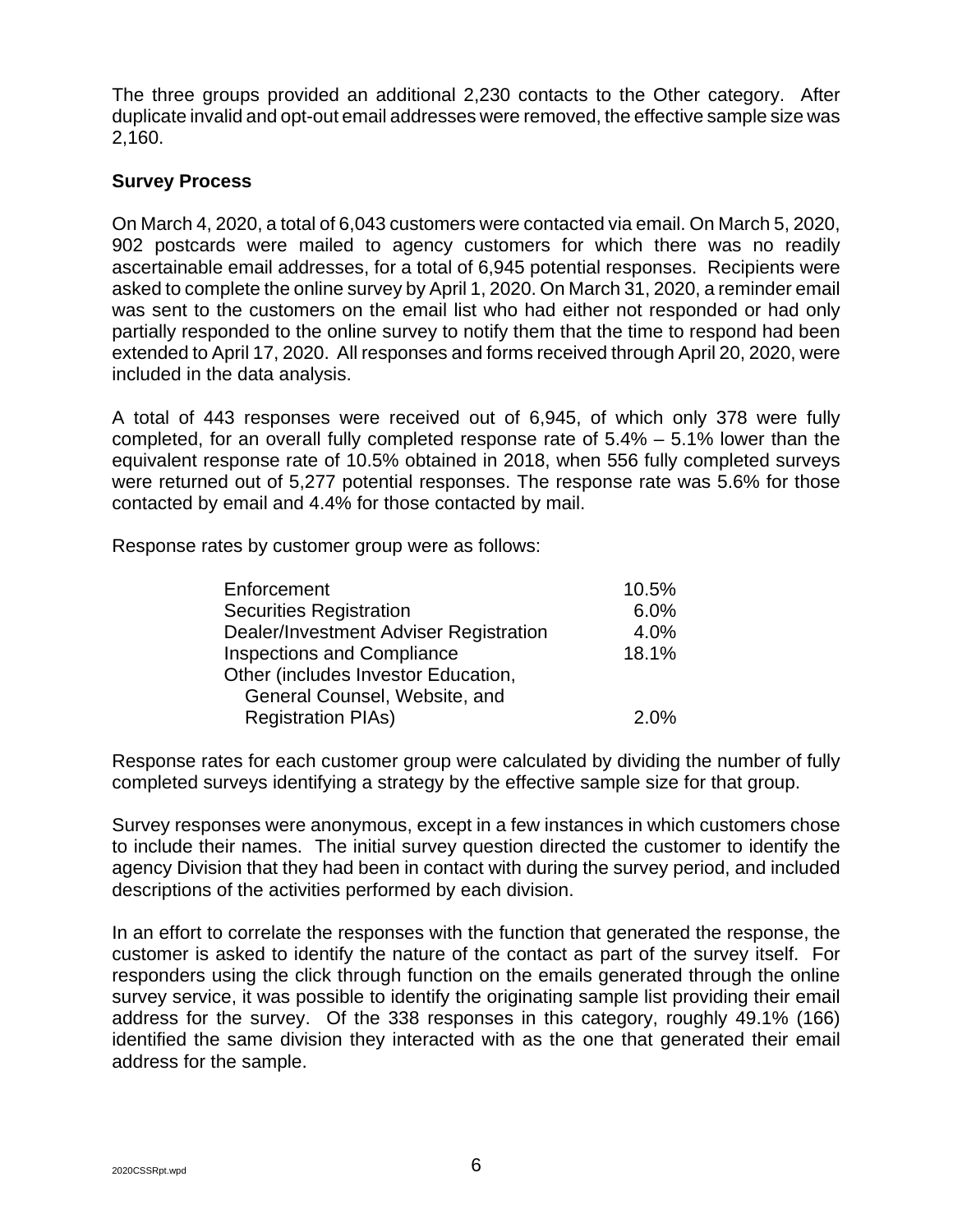Responses for each survey question were tallied by strategy, or customer group, and entered into spreadsheets to facilitate analysis. Spreadsheets were also prepared totaling all survey responses by strategy and by customer service quality element. Responses from customers who selected "Other" instead of a particular division/strategy when responding to the survey were included in the overall agency figures, but no attempt was made to "second guess" the customer and allocate the response to a particular strategy.

## **Findings and Analysis**

Table 1 documents the responses to the Agency's detailed survey questions. (The table does not include written comments suggesting how to improve services or those providing additional information.)

Table 2 contains information on the responses to the eight overall impression questions required by the *Instructions for Agency Strategic Plans*, which includes a question for overall satisfaction with the Agency.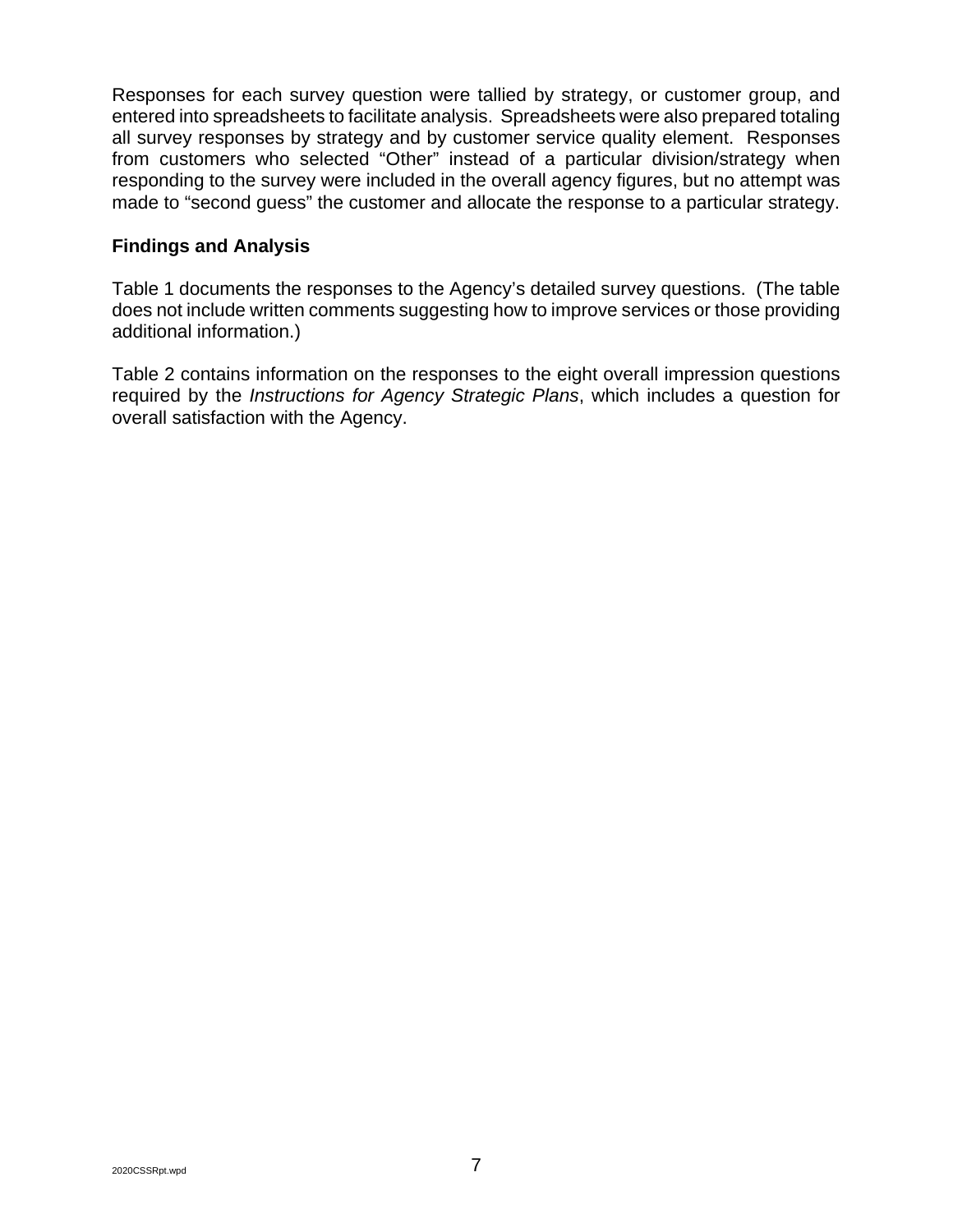|           | <b>Table 1. Responses to Survey Questions</b><br>(Excludes Written Comments)                              |        |                                 |              |                       |                        |                                           |              |  |  |
|-----------|-----------------------------------------------------------------------------------------------------------|--------|---------------------------------|--------------|-----------------------|------------------------|-------------------------------------------|--------------|--|--|
|           |                                                                                                           | Rating | <b>Strongly</b><br>Agree<br>(5) | Agree<br>(4) | <b>Neutral</b><br>(3) | <b>Disagree</b><br>(2) | <b>Strongly</b><br><b>Disagree</b><br>(1) | N/A          |  |  |
|           | 1. Staff of the Texas State Securities Board                                                              |        |                                 |              |                       |                        |                                           |              |  |  |
| Α.        | Staff members were accessible.                                                                            | 4.51   | 207<br>55.2%                    | 106<br>28.3% | 17<br>4.5%            | $\overline{2}$<br>0.5% | 5<br>1.3%                                 | 38<br>10.1%  |  |  |
| <b>B.</b> | Staff members were courteous, professional, and respectful.                                               | 4.62   | 241<br>64.4%                    | 77<br>20.6%  | 13<br>3.5%            | $\mathbf 0$<br>0.0%    | 6<br>1.6%                                 | 37<br>9.9%   |  |  |
| C.        | Staff members demonstrated a willingness to assist.                                                       | 4.48   | 225<br>60.0%                    | 84<br>22.4%  | 13<br>3.5%            | 6<br>1.6%              | 12<br>3.2%                                | 35<br>9.3%   |  |  |
| D.        | Staff members were knowledgeable, competent and able to<br>answer my questions.                           | 4.47   | 221<br>58.9%                    | 84<br>22.4%  | 14<br>3.7%            | 8<br>2.1%              | 11<br>2.9%                                | 37<br>9.9%   |  |  |
| Ε.        | Staff members identified themselves by name.                                                              | 4.68   | 247<br>66.4%                    | 73<br>19.6%  | 11<br>3.0%            | 1<br>0.3%              | $\overline{2}$<br>0.5%                    | 38<br>10.2%  |  |  |
|           | 2. Communications                                                                                         |        |                                 |              |                       |                        |                                           |              |  |  |
| Α.        | When I called, I was connected in a timely manner to a person<br>who could assist me.                     | 4.38   | 144<br>38.6%                    | 98<br>26.3%  | 16<br>4.3%            | 6<br>1.6%              | 5<br>1.3%                                 | 104<br>27.9% |  |  |
| <b>B.</b> | When I left a telephone message, a staff member responded in<br>a reasonable time.                        | 4.41   | 132<br>35.7%                    | 76<br>20.5%  | 14<br>3.8%            | 3<br>0.8%              | 6<br>1.6%                                 | 139<br>37.6% |  |  |
| C.        | When I sent an email message, I received a timely response.                                               | 4.45   | 182<br>48.9%                    | 80<br>21.5%  | 18<br>4.8%            | 7<br>1.9%              | 6<br>1.6%                                 | 79<br>21.2%  |  |  |
| D.        | I received information I requested in a timely manner.                                                    | 4.39   | 182<br>49.2%                    | 101<br>27.3% | 16<br>4.3%            | 7<br>1.9%              | 10<br>2.7%                                | 54<br>14.6%  |  |  |
| Ε.        | I was given clear explanations about agency rules and<br>procedures.                                      | 4.32   | 180<br>48.5%                    | 90<br>24.3%  | 28<br>7.6%            | 13<br>3.5%             | 8<br>2.2%                                 | 52<br>14.0%  |  |  |
|           | 3. Timeliness                                                                                             |        |                                 |              |                       |                        |                                           |              |  |  |
| А.        | FOR REGISTRANTS: I was informed in a timely manner of<br>deficiencies in my application for registration. | 4.30   | 69<br>22.6%                     | 53<br>17.3%  | 12<br>3.9%            | 3<br>1.0%              | 3<br>1.0%                                 | 166<br>54.3% |  |  |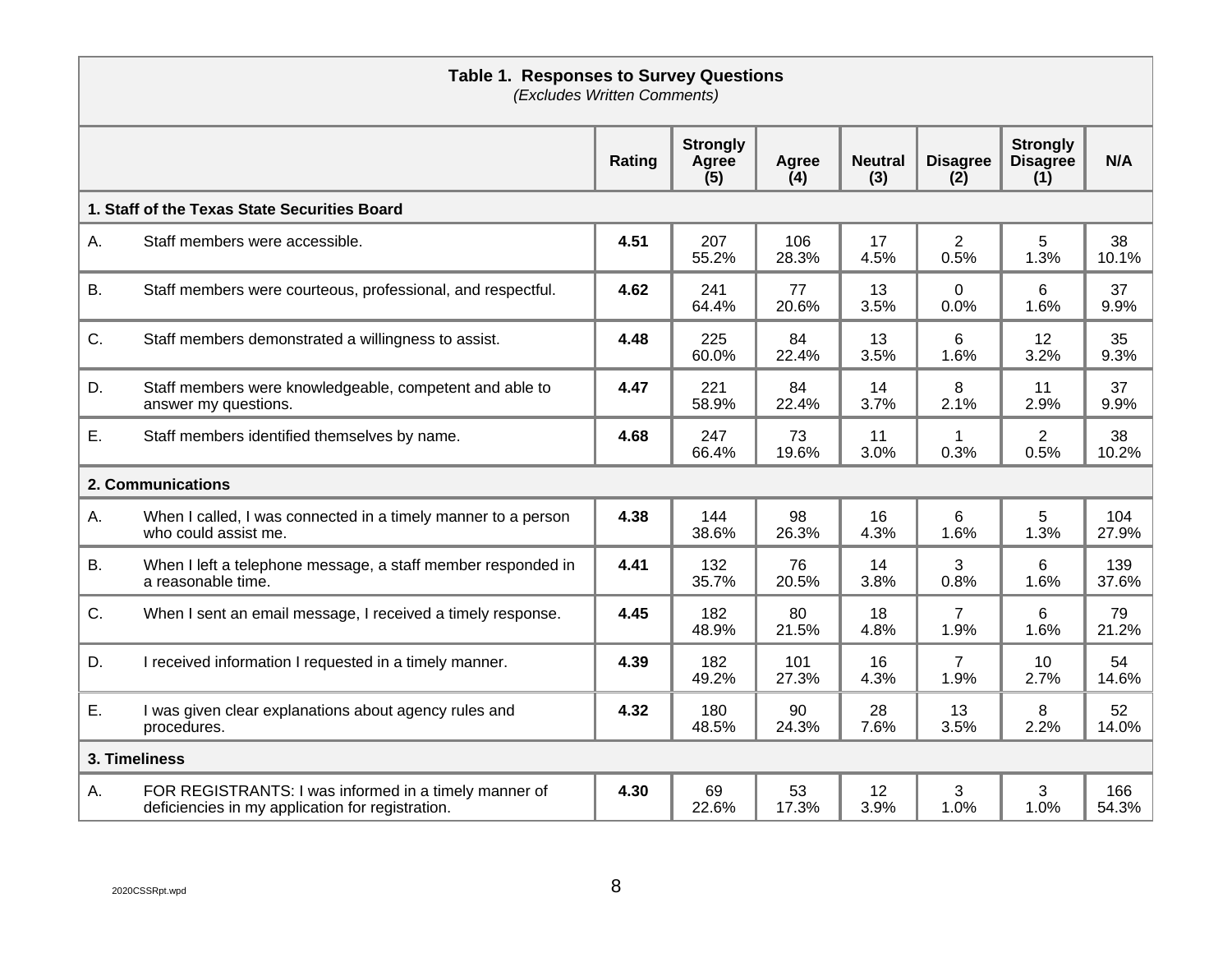|           |                                                                                                                                                                  | Rating | <b>Strongly</b><br>Agree<br>(5) | Agree<br>(4) | <b>Neutral</b><br>(3)  | <b>Disagree</b><br>(2) | <b>Strongly</b><br><b>Disagree</b><br>(1) | N/A          |
|-----------|------------------------------------------------------------------------------------------------------------------------------------------------------------------|--------|---------------------------------|--------------|------------------------|------------------------|-------------------------------------------|--------------|
| <b>B.</b> | FOR REGISTRANTS: I was given a clear explanation as to how<br>to correct any deficiencies.                                                                       | 4.23   | 67<br>21.8%                     | 53<br>17.3%  | 15<br>4.9%             | $\overline{2}$<br>0.7% | 5<br>1.6%                                 | 165<br>53.8% |
| C.        | FOR REGISTRANTS: I was informed in a timely manner of the<br>decision regarding my application (grant, deny, or allow<br>withdrawal).                            | 4.41   | 78<br>25.6%                     | 49<br>16.1%  | 10<br>3.3%             | $\overline{2}$<br>0.7% | $\overline{2}$<br>0.7%                    | 164<br>53.8% |
| D.        | FOR REGISTRANTS: My registration renewal was processed in<br>a timely manner.                                                                                    | 4.55   | 88<br>29.0%                     | 46<br>15.1%  | $\overline{7}$<br>2.3% | 0<br>0.0%              | $\mathbf{1}$<br>0.3%                      | 162<br>53.3% |
| Ε.        | FOR REGISTRANTS: When I reported an amendment to my<br>registration information, it was processed in a timely manner.                                            | 4.51   | 74<br>24.2%                     | 39<br>12.8%  | $\overline{7}$<br>2.3% | $\mathbf{1}$<br>0.3%   | $\mathbf{1}$<br>0.3%                      | 184<br>60.1% |
| F.        | FOR INSPECTED FIRMS: I received written follow-up to an on-<br>site inspection of my office in a timely manner.                                                  | 4.24   | 84<br>24.1%                     | 57<br>16.6%  | 13<br>3.8%             | 5<br>1.5%              | $\overline{7}$<br>2.0%                    | 179<br>52.0% |
| G.        | FOR COMPLAINANTS: My complaint relating to a person or<br>company subject to regulation by the Texas State Securities<br>Board was processed in a timely manner. | 3.73   | 21<br>6.8%                      | 14<br>4.5%   | 5<br>1.6%              | 6<br>1.9%              | 6<br>1.9%                                 | 257<br>83.2% |
| Η.        | I received a timely response to my request for public<br>information.                                                                                            | 4.26   | 43<br>14.1%                     | 22<br>7.2%   | 8<br>2.6%              | 0<br>0.0%              | 5<br>1.6%                                 | 228<br>74.5% |
|           | 4. Complaints About the Agency                                                                                                                                   |        |                                 |              |                        |                        |                                           |              |
| А.        | I know how to file a complaint regarding services provided by<br>the Texas State Securities Board.                                                               | 3.54   | 62<br>16.9%                     | 87<br>23.8%  | 63<br>17.2%            | 39<br>10.7%            | 14<br>3.8%                                | 101<br>27.6% |
| <b>B.</b> | If I complained regarding services of the agency, I believe it<br>would be addressed in a reasonable manner.                                                     | 4.02   | 97<br>26.6%                     | 102<br>28.0% | 46<br>12.6%            | 8<br>2.2%              | 10<br>2.7%                                | 102<br>28.0% |
|           | 5. Website (www.ssb.texas.gov)                                                                                                                                   |        |                                 |              |                        |                        |                                           |              |
| Α.        | I was able to access the information I needed using the website.                                                                                                 | 4.11   | 103<br>28.2%                    | 115<br>31.5% | 39<br>10.7%            | 11<br>3.0%             | 4<br>1.1%                                 | 93<br>25.5%  |
| <b>B.</b> | The website contained clear and accurate information on the<br>Texas Securities Act and regulations/rules.                                                       | 4.08   | 96<br>26.5%                     | 108<br>29.8% | 46<br>12.7%            | 12<br>3.3%             | $\overline{2}$<br>0.6%                    | 99<br>27.2%  |
| C.        | The website contained clear and accurate information on<br>registration and notice filing requirements and procedures.                                           | 4.08   | 87<br>24.0%                     | 100<br>27.6% | 39<br>10.8%            | 9<br>2.5%              | 4<br>1.1%                                 | 123<br>34.0% |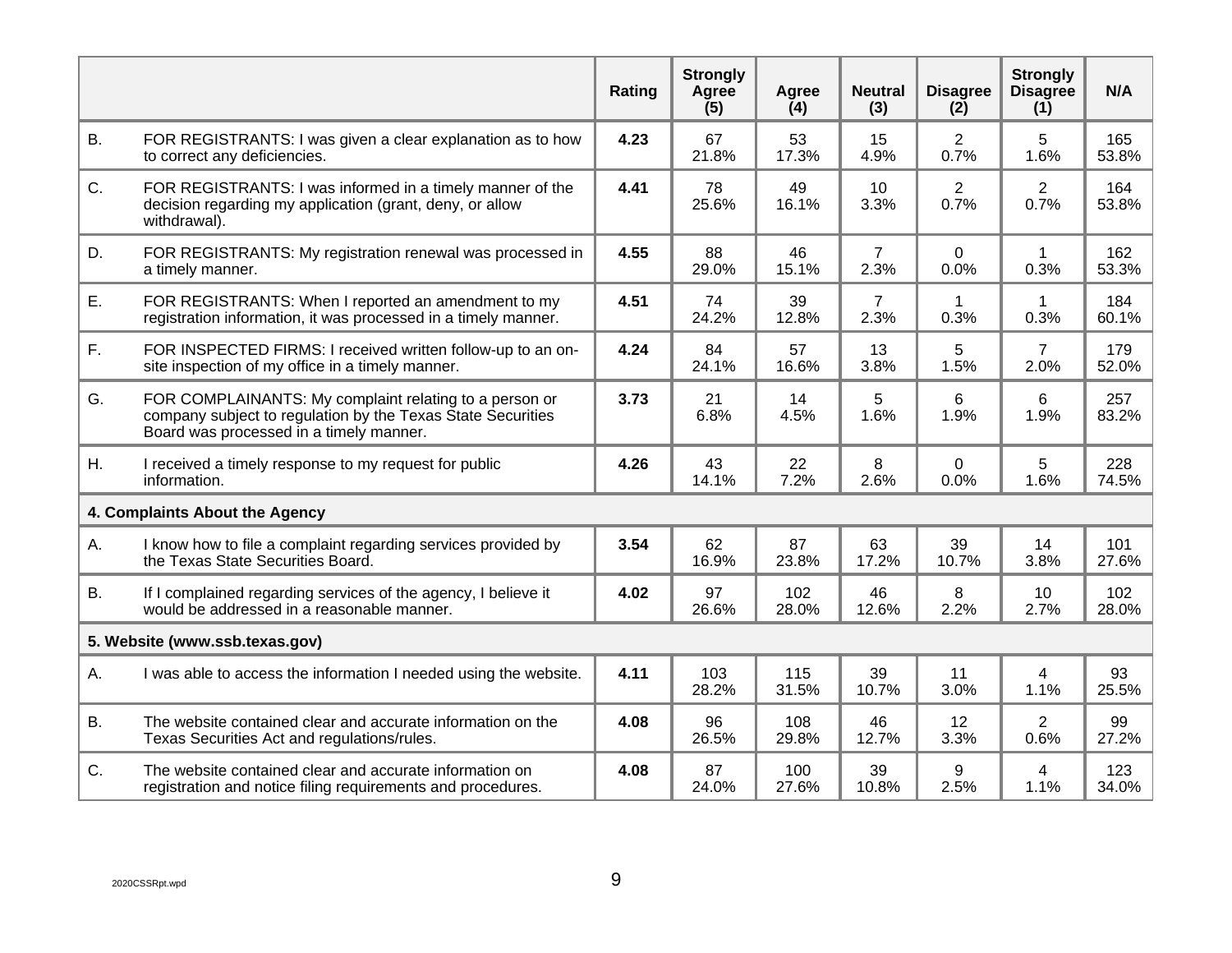|               |                                                                                                                                                                                                             | Rating | <b>Strongly</b><br>Agree<br>(5) | Agree<br>(4) | <b>Neutral</b><br>(3) | <b>Disagree</b><br>(2) | <b>Strongly</b><br><b>Disagree</b><br>(1) | N/A          |
|---------------|-------------------------------------------------------------------------------------------------------------------------------------------------------------------------------------------------------------|--------|---------------------------------|--------------|-----------------------|------------------------|-------------------------------------------|--------------|
| D.            | The website contained clear and accurate information on filing a<br>complaint with the agency.                                                                                                              | 4.02   | 70<br>19.3%                     | 73<br>20.1%  | 40<br>11.1%           | 10<br>2.8%             | $\overline{2}$<br>0.6%                    | 167<br>46.1% |
| Ε.            | The website contained clear and accurate information of interest<br>to consumers in evaluating investments and avoiding fraud.                                                                              | 4.09   | 76<br>20.9%                     | 80<br>22.0%  | 38<br>10.5%           | 5<br>1.4%              | 3<br>0.8%                                 | 161<br>44.4% |
| $F_{\rm{L}}$  | The information on the website was relevant and useful.                                                                                                                                                     | 4.16   | 100<br>27.5%                    | 121<br>33.2% | 38<br>10.4%           | $\overline{7}$<br>1.9% | $\overline{2}$<br>0.6%                    | 96<br>26.4%  |
| G.            | The links to other websites were relevant and useful.                                                                                                                                                       | 4.09   | 69<br>19.1%                     | 93<br>25.7%  | 30<br>8.3%            | $\overline{7}$<br>1.9% | $\overline{2}$<br>0.6%                    | 161<br>44.5% |
| Η.            | IF ACCESSED THROUGH A MOBILE DEVICE, it was easy to<br>view and navigate through the website.                                                                                                               | 3.85   | 18<br>5.1%                      | 25<br>7.0%   | 19<br>5.3%            | 3<br>0.8%              | $\mathbf 1$<br>0.3%                       | 290<br>81.5% |
| L.            | FOR SUBSCRIBERS TO UPDATES (news releases; investor<br>alerts; criminal & civil case alerts; meeting agendas; rulemaking<br>& rulebook updates), I find the information I receive helpful<br>and/or useful. | 4.21   | 64<br>18.0%                     | 60<br>16.9%  | 22<br>6.2%            | $\overline{2}$<br>0.6% | $\overline{2}$<br>0.6%                    | 206<br>57.9% |
|               | 6. Printed investor education material                                                                                                                                                                      |        |                                 |              |                       |                        |                                           |              |
| Α.            | The printed information was clear and understandable.                                                                                                                                                       | 4.18   | 52<br>14.4%                     | 57<br>15.8%  | 21<br>5.8%            | $\overline{2}$<br>0.6% | 1<br>0.3%                                 | 229<br>63.2% |
| <b>B.</b>     | The printed material provided was thorough and accurate.                                                                                                                                                    | 4.21   | 53<br>14.8%                     | 57<br>15.9%  | 20<br>5.6%            | 1<br>0.3%              | $\mathbf 1$<br>0.3%                       | 227<br>63.2% |
| 7. Facilities |                                                                                                                                                                                                             |        |                                 |              |                       |                        |                                           |              |
| Α.            | The location of services was convenient (parking, public<br>transportation, distance, etc.)                                                                                                                 | 3.52   | 9<br>2.5%                       | 12<br>3.3%   | 21<br>5.8%            | $\overline{2}$<br>0.6% | $\overline{2}$<br>0.6%                    | 316<br>87.3% |
| <b>B.</b>     | The facilities where I received services was clean, orderly, and I<br>could easily find my way around in it.                                                                                                | 3.89   | 13<br>3.6%                      | 17<br>4.7%   | 14<br>3.9%            | $\overline{2}$<br>0.6% | $\Omega$<br>0.0%                          | 314<br>87.2% |
| C.            | The facility is open during reasonable hours.                                                                                                                                                               | 4.10   | 20<br>5.6%                      | 24<br>6.7%   | 14<br>3.9%            | 0<br>0.0%              | 0<br>0.0%                                 | 300<br>83.8% |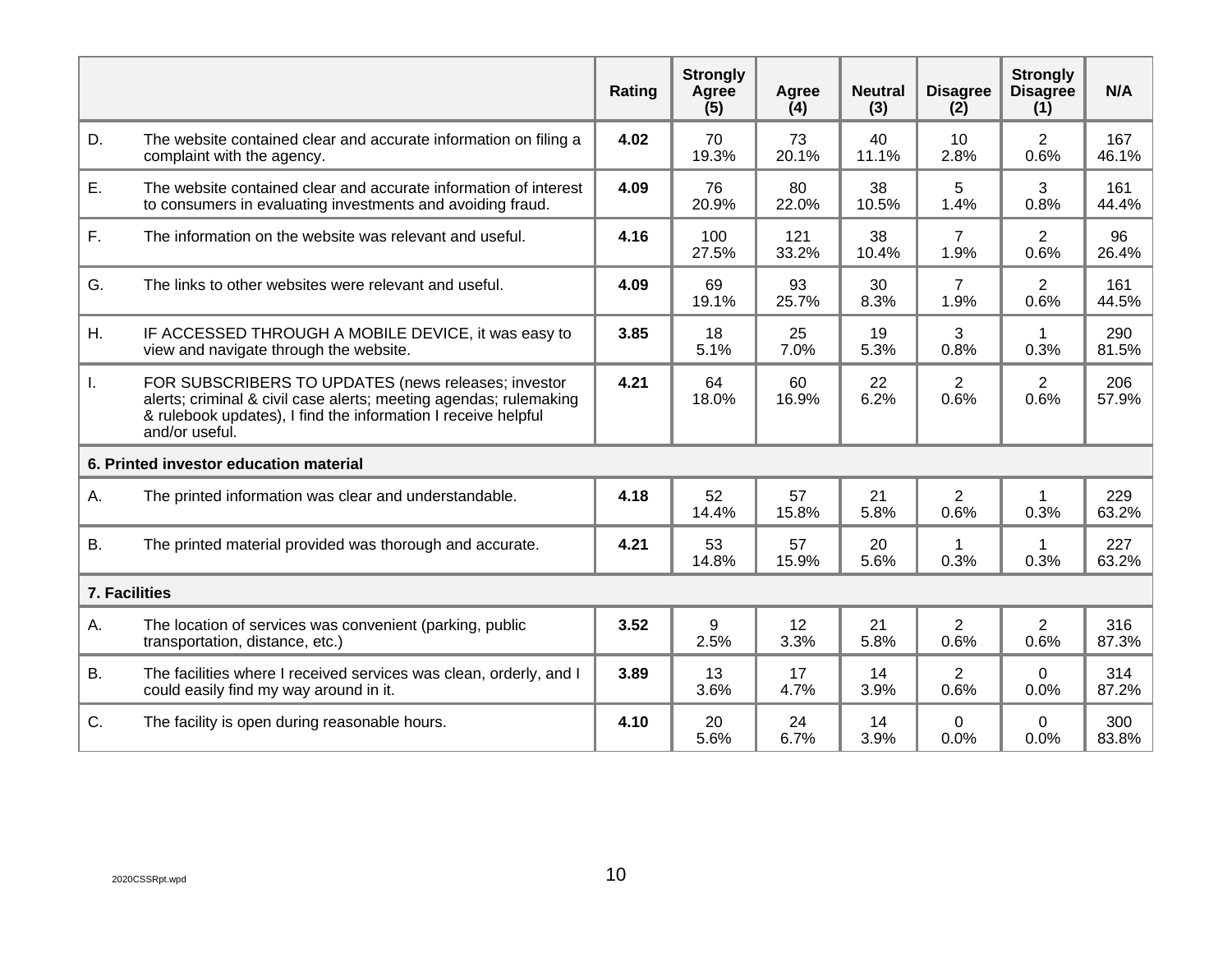| <b>Table 2. Responses to Required Questions</b>                                                                                                                                                                                                                                                                                                    |        |                                        |                         |                       |                           |                                   |     |  |  |
|----------------------------------------------------------------------------------------------------------------------------------------------------------------------------------------------------------------------------------------------------------------------------------------------------------------------------------------------------|--------|----------------------------------------|-------------------------|-----------------------|---------------------------|-----------------------------------|-----|--|--|
|                                                                                                                                                                                                                                                                                                                                                    | Rating | <b>Very</b><br><b>Satisfied</b><br>(5) | <b>Satisfied</b><br>(4) | <b>Neutral</b><br>(3) | <b>Unsatisfied</b><br>(2) | <b>Very</b><br>Unsatisfied<br>(1) | N/A |  |  |
| <b>Overall impressions.</b>                                                                                                                                                                                                                                                                                                                        |        |                                        |                         |                       |                           |                                   |     |  |  |
| How satisfied are you with the Agency's facilities, including<br>your ability to access the agency, the office location, signs, and<br>cleanliness?                                                                                                                                                                                                | 3.41   | 84<br>26.2%                            | 64<br>19.9%             | 121<br>39.7%          | 4<br>1.3%                 | 48<br>15.0%                       |     |  |  |
| How satisfied are you with Agency staff, including employee<br>courtesy, friendliness, and knowledgeability, and whether staff<br>members adequately identify themselves to customers by<br>name, including the use of name plates or tags for<br>accountability?                                                                                  | 4.25   | 199<br>56.7%                           | 80<br>22.8%             | 51<br>14.5%           | $\overline{4}$<br>1.1%    | 17<br>4.8%                        |     |  |  |
| How satisfied are you with Agency communications, including<br>toll-free telephone access, the average time you spent on hold,<br>call transfers, access to a live person, letters, electronic mail,<br>and any applicable text messaging or mobile applications?                                                                                  | 4.14   | 166<br>46.9%                           | 111<br>31.4%            | 55<br>15.5%           | 6<br>1.7%                 | 16<br>4.5%                        |     |  |  |
| How satisfied are you with the Agency's Internet site, including<br>the ease of use of the site, mobile access to the site,<br>information on the location of the site and the Agency, and<br>information accessible through the site such as a listing of<br>services and programs and whom to contact for further<br>information or to complain? | 3.89   | 123<br>35.9%                           | 109<br>31.8%            | 80<br>23.3%           | 12 <sup>°</sup><br>3.5%   | 19<br>5.5%                        |     |  |  |
| How satisfied are you with the Agency's complaint handling<br>process, including whether it is easy to file a complaint and<br>whether responses are timely?                                                                                                                                                                                       | 3.10   | 73<br>22.9%                            | 48<br>15.1%             | 115<br>36.1%          | 5<br>1.6%                 | 78<br>24.5%                       |     |  |  |
| How satisfied are you with the Agency's ability to timely serve<br>you, including the amount of time you wait for service in<br>person?                                                                                                                                                                                                            | 3.83   | 136<br>40.6%                           | 85<br>25.4%             | 72<br>21.5%           | 4<br>1.2%                 | 38<br>11.3%                       |     |  |  |
| How satisfied are you with any Agency brochures or other<br>printed information, including the accuracy of that information?                                                                                                                                                                                                                       | 3.42   | 99<br>29.7%                            | 70<br>21.0%             | 98<br>29.4%           | 3<br>0.9%                 | 63<br>18.9%                       |     |  |  |
| Please rate your overall satisfaction with the Agency.                                                                                                                                                                                                                                                                                             | 4.24   | 180<br>51.6%                           | 110<br>31.5%            | 38<br>10.9%           | 4<br>1.2%                 | 17<br>4.9%                        |     |  |  |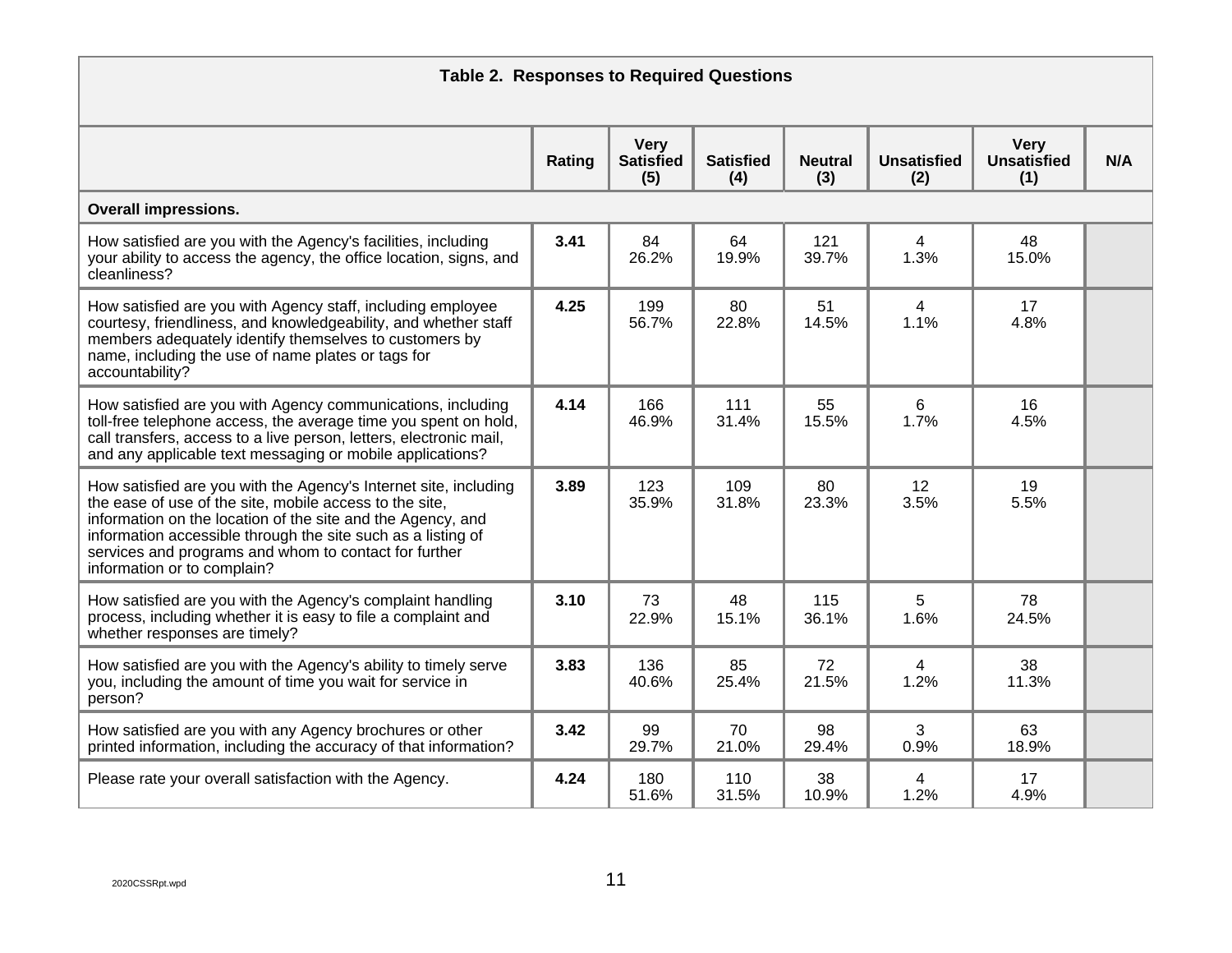When the Table 2 response to the overall satisfaction question is analyzed by Strategies (Table 3), positive responses (i.e., Rating of 4 or 5) ranged from 88.6% for the Inspections strategy to 74.4% for the Enforcement strategy, when the N/A responses were removed.

| Table 3. Responses that Services are Satisfactory by Strategies                                                |                                 |              |                       |                        |                                           |  |  |  |  |
|----------------------------------------------------------------------------------------------------------------|---------------------------------|--------------|-----------------------|------------------------|-------------------------------------------|--|--|--|--|
|                                                                                                                | <b>Strongly</b><br>Agree<br>(5) | Agree<br>(4) | <b>Neutral</b><br>(3) | <b>Disagree</b><br>(2) | <b>Strongly</b><br><b>Disagree</b><br>(1) |  |  |  |  |
| <b>Enforcement</b><br>(39 responses)                                                                           | 64.1%                           | 10.3%        | 10.3%                 | 5.1%                   | 10.2%                                     |  |  |  |  |
| <b>Securities Registration</b><br>(22 responses)                                                               | 54.6%                           | 31.9%        | 4.6%                  | $0.0\%$                | $9.1\%$                                   |  |  |  |  |
| <b>Dealer/Investment Adviser</b><br><b>Registration</b><br>(117 responses)                                     | 53.0%                           | 28.2%        | 14.5%                 | $0.0\%$                | 4.3%                                      |  |  |  |  |
| <b>Inspections &amp; Compliance</b><br>(131 responses)                                                         | 51.2%                           | 37.4%        | 6.9%                  | 1.5%                   | 3.1%                                      |  |  |  |  |
| <b>Other</b> (no strategy specified,<br>General Counsel, Website,<br>and Investor Education)<br>(40 responses) | 35.0%                           | 42.5%        | 17.5%                 | $0.0\%$                | 5.0%                                      |  |  |  |  |

When the Table 1 responses were tallied by Service Elements (Table 4), with the N/A responses removed, the percentage of positive responses (Rating 4 or 5) ranged from 92.8% for the agency staff to 63.3% for facilities.

| Table 4. Responses that Services are Satisfactory by Service Elements |                                 |              |                       |                        |                                           |  |  |  |  |
|-----------------------------------------------------------------------|---------------------------------|--------------|-----------------------|------------------------|-------------------------------------------|--|--|--|--|
|                                                                       | <b>Strongly</b><br>Agree<br>(5) | Agree<br>(4) | <b>Neutral</b><br>(3) | <b>Disagree</b><br>(2) | <b>Strongly</b><br><b>Disagree</b><br>(1) |  |  |  |  |
| <b>Staff</b>                                                          | 67.7%                           | 25.1%        | 4.0%                  | 1.0%                   | 2.1%                                      |  |  |  |  |
| <b>Communications</b>                                                 | 57.4%                           | 31.2%        | 6.4%                  | 2.5%                   | 2.5%                                      |  |  |  |  |
| <b>Timeliness</b>                                                     | 53.3%                           | 33.9%        | 7.8%                  | 1.9%                   | 3.1%                                      |  |  |  |  |
| Complaints about the agency                                           | 30.1%                           | 35.8%        | 20.6%                 | 8.9%                   | 4.5%                                      |  |  |  |  |
| Website                                                               | 36.6%                           | 42.0%        | 16.5%                 | 3.7%                   | 1.2%                                      |  |  |  |  |
| <b>Printed material</b>                                               | 39.6%                           | 43.0%        | 15.5%                 | 1.1%                   | 0.8%                                      |  |  |  |  |
| <b>Facilities</b>                                                     | 28.0%                           | 35.3%        | 32.7%                 | 2.7%                   | 1.3%                                      |  |  |  |  |

The Staff service element, which addresses customer assessments of staff members' courtesy, knowledge, and helpfulness, has consistently received positive ratings in previous surveys. In the 2020 survey, 92.8% responding rated staff above average.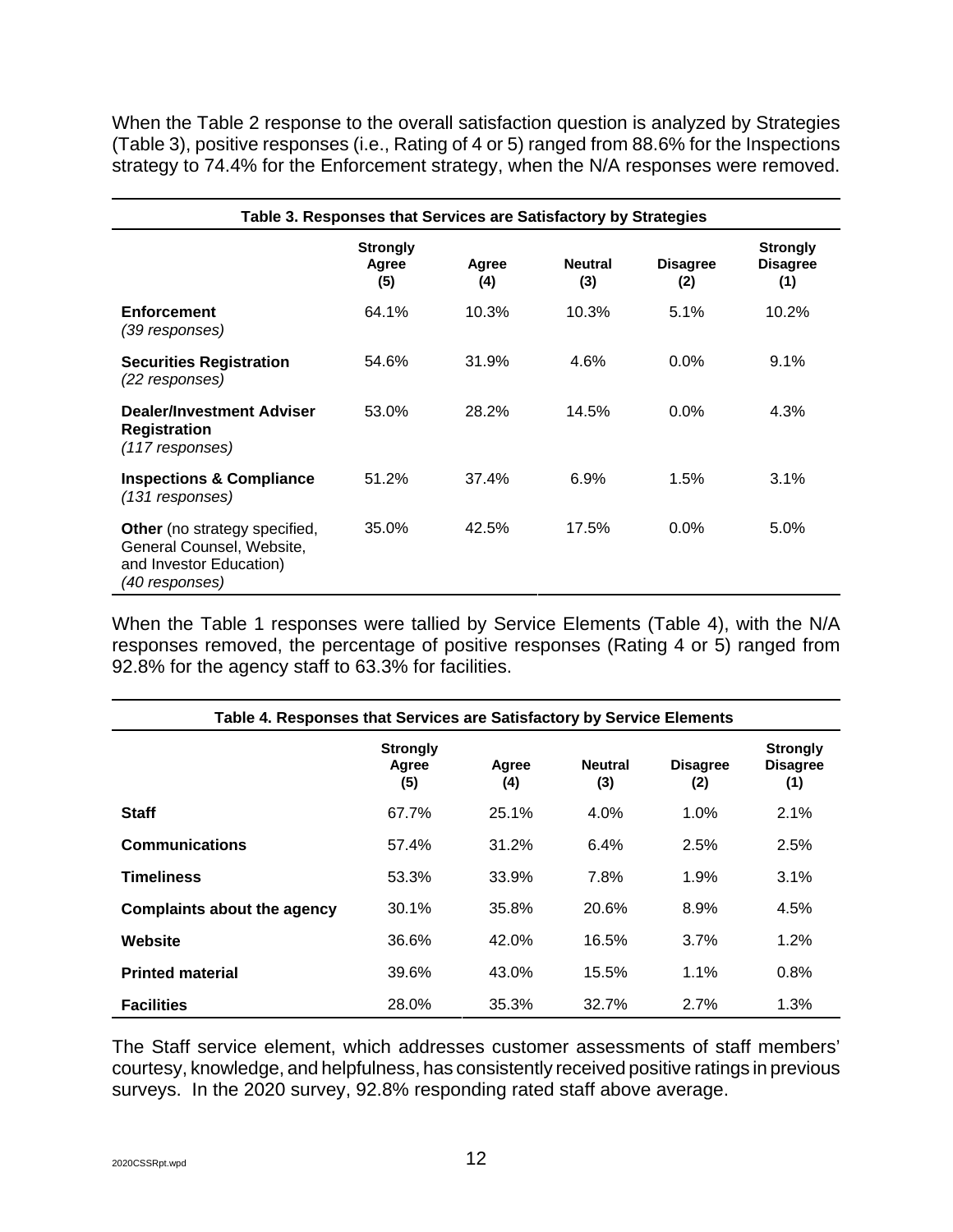As in the past, various customers chose to write compliments regarding SSB staff or individual staff members.

The Communications and Timeliness service components are of particular importance in assessing the agency's customer services, as the questions in these two areas directly address standards documented in the agency's Compact with Texans. Survey questions concerning communications queried customers on such matters as contacting agency staff via phone or email, accessibility of staff, and whether needed information was received in a timely manner. Questions addressing timeliness focused on key steps in the agency's registration and renewal processes, inspections, complaints, interpretative requests, and public information requests.

In 2018, 84.5% of the responses regarding Communications were positive and 81.1% were positive regarding Timeliness. In the current survey, those ratings were 88.6% and 87.2%, respectively.

Review of the responses to the individual questions in these sections of the survey can provide additional insight into customers' assessments of the agency's performance in these two important areas. As in the past, members of the agency's senior staff will have the survey results at this level of detail for their areas of responsibility.

That the highest percentage of unfavorable responses were associated with the agency's Complaint procedures seems to reflect the fact that only a very small portion of the agency's customers have filed complaints about the agency or know how to file such a complaint. Despite this, the responses in this service area are not being discounted. Responses at the low end of the rating scale (1 and 2) were the highest among all service categories, totaling 13.4% for all responders. It appears that these low ratings are primarily from persons who had either filed complaints and were disappointed in the agency's response or were otherwise dissatisfied with the staff's handling of an inspection or registration matter.

The agency, through its investor education initiative and other public outreach, disseminates information on filing complaints that is accessible to the investing public. It is further committed to ensuring that complaints filed are thoroughly evaluated. Nevertheless, after investigation, complaints are often found not to be valid. Even when action is taken against the perpetrators, complainants may not be satisfied with the outcome, as they seldom recover funds lost to investment scams. Several responders commented on the inability to obtain information from the agency after a complaint was filed. However, information obtained and produced in connection with an investigation is made confidential by statute and cannot be shared with members of the public. This sometimes creates an impression that nothing is being done during the investigatory stage, which depending on the complexity of the matter, may take more than a year before a publicly available action, such as an indictment, is available for public release.

Additionally, between the period of activity covered by the survey and the date the survey sample was first contacted, the agency proposed adding a new chapter to its rules and regulations concerning the agency's complaint process. The proposal was published in the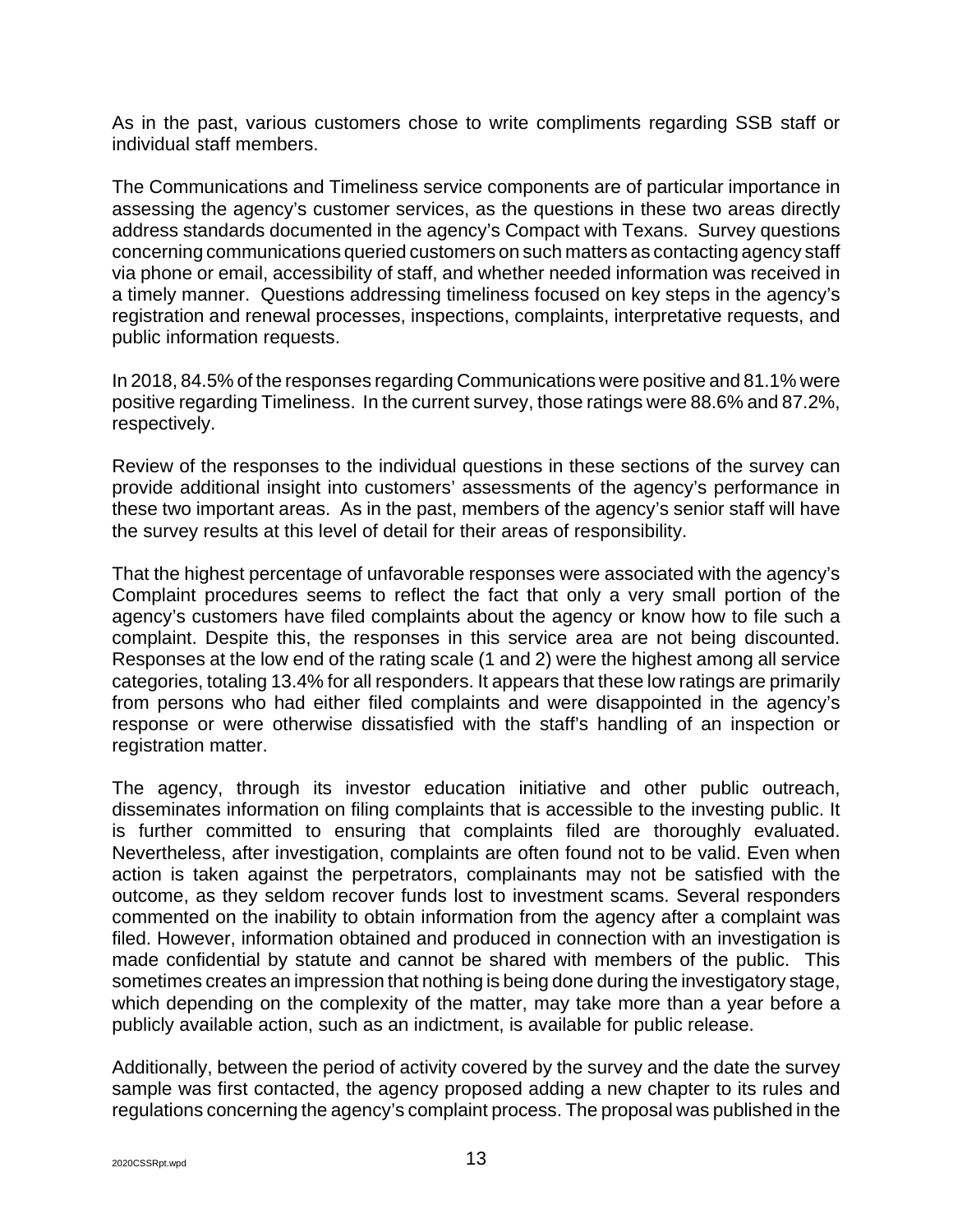November 15, 2019, issue of the *Texas Register*. The rules were adopted by the agency's Board and became effective February 27, 2020. The new chapter can be found at 7 Texas Administrative Code §§102.1-102.6. The new rules and associated website content have been designed to make complaint processing more transparent to the public.

Survey questions regarding the agency's website asked customers to rate the site with respect to ease-of-use and whether the posted information was helpful. Many of those responding to questions about the agency's website answered "not applicable" or skipped the questions. This indicates that many of the agency's customers have little or no experience with the website. Of those who rated the website, 78.7% of the responses were positive.

Many of the customers wrote comments in response to one or both of the open-ended questions at the end of the survey form. Customer comments were most numerous in the Inspections and Enforcement strategies. Many of these offered suggestions for improving agency services. A complete compilation of comments for each strategy will be available for consideration by the agency's senior staff.

The low response rate (5.4%) for this year's survey suggests that the survey results may not be reliable in assessing customer satisfaction. Further, the overall sample may not be considered statistically valid because of necessary differences in the ways samples were drawn for each of the strategies. The lack of responses to the survey may also be attributed to the COVID-19 pandemic. On March 13, 2020, the President declared a national emergency and Governor Abbott issued a disaster proclamation in response to the pandemic. Of the 378 complete responses, 241 were received on or prior to March 13, with the remaining 137 received after that date.

Other limitations on the data include the difficulty of surveying some customers. When members of the agency staff give presentations in the Investor Education program, they request evaluations from participants. However the agency has not yet found a satisfactory way to obtain customer evaluations for this survey from the participants since the contact information maintained by the Investor Education program is for the event organizer or sponsor, rather than of the individuals attending the program.

Perhaps the greatest limitation on the data is the unknown accuracy of customers' recall of their contacts with the agency. This could be an issue for customers who have infrequent contacts with the agency or who deal with securities regulators in multiple states. Finally, though care was taken in developing the 2020 survey form to word questions as clearly as possible, different customers will interpret questions differently. This could be seen in something as simple as a customer who, when commenting on their interaction with one division, praised personnel they interacted with in another division or commented on activities within the exclusive purview of a different division.

Despite these limitations, the survey affords the agency a good means of periodically assessing satisfaction with the agency's services and receiving suggestions for improving services, as reported by its primary customers.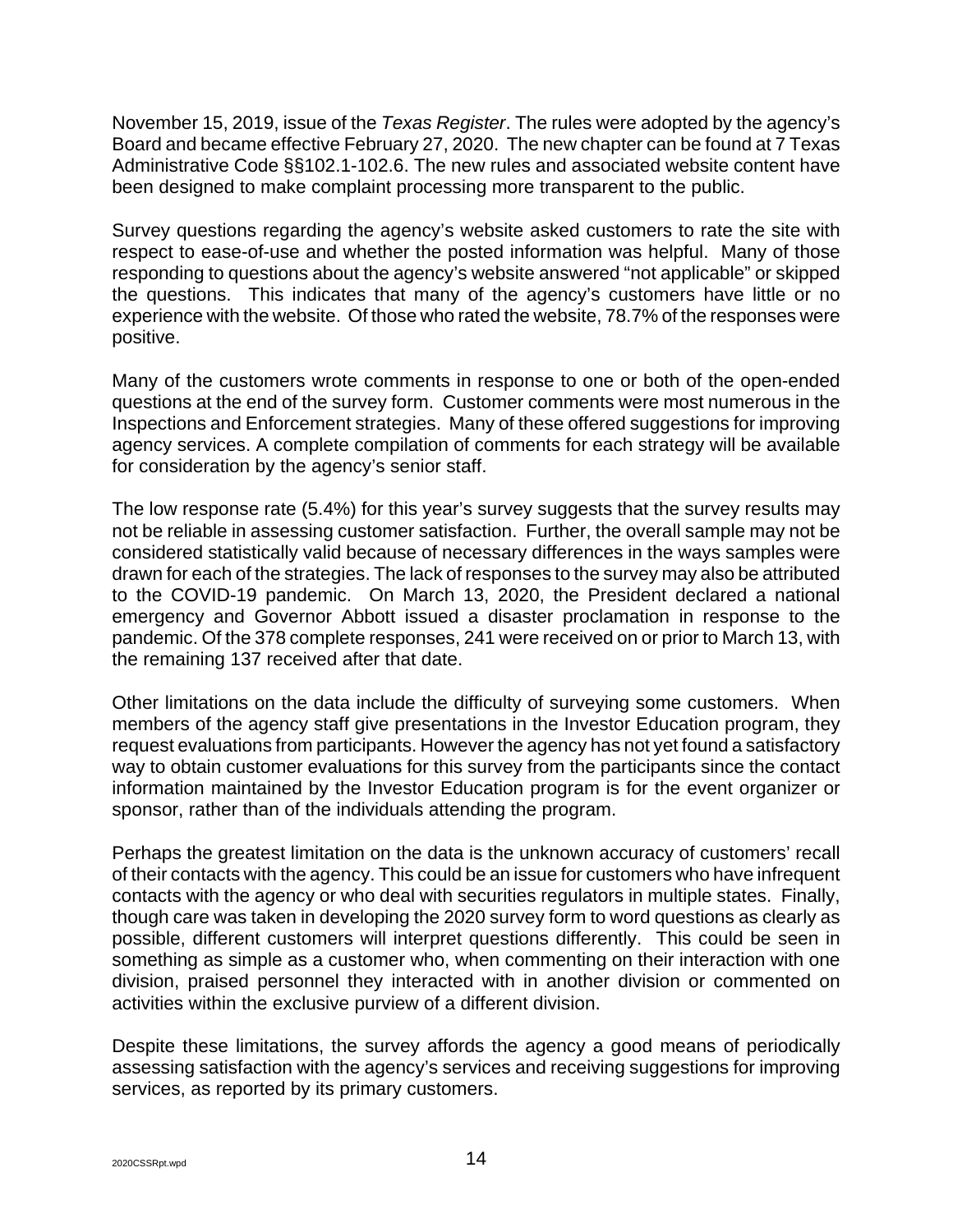In contemplating further improvement in the survey process in future years, alternate approaches to surveying some customer groups should be considered. To more accurately obtain information from customers who interact with the agency infrequently, a method to measure satisfaction at the time of service may be appropriate. Thought will also be given to alternative means of assessing customer service, such as providing an evaluation form to customers at the time of service or a permanent online comment option on the agency's website.

## **Customer-Related Performance Measures**

#### Outcome Measures

| <b>Percentage of Surveyed Customers</b><br><b>Expressing Overall Satisfaction with</b><br><b>Services Rendered</b> | 83.1%                                                                                                                                                          |
|--------------------------------------------------------------------------------------------------------------------|----------------------------------------------------------------------------------------------------------------------------------------------------------------|
| <b>Percentage of Surveyed Customers</b><br>Identifying Ways to Improve<br><b>Service Delivery</b>                  | 11.9%                                                                                                                                                          |
| <b>Output Measures</b>                                                                                             |                                                                                                                                                                |
| <b>Number of Customers Surveyed</b>                                                                                | 6,945 survey forms sent; 378 fully<br>completed (5.4% response rate)                                                                                           |
| Number of Customers Served                                                                                         | Total customer count includes<br>registrants, Texas investors, and<br>businesses which rely on a free and<br>competitive securities market to raise<br>capital |
| <b>Efficiency Measures</b>                                                                                         |                                                                                                                                                                |
| <b>Cost Per Customer Surveyed</b>                                                                                  | \$2.18 per survey sent out                                                                                                                                     |

\$40.04 per fully-completed survey

• Costs include:

Postage (for survey mailout) - \$255.69 (\$0.27 x 947) FINRA ad hoc report of Texas dealer firms - \$240 FINRA ad hoc report of Texas investment adviser filings - \$360 Online survey site subscription fee - \$300 Staff time (survey preparation and mailout, data compilation and analysis, report writing) - \$13,979.43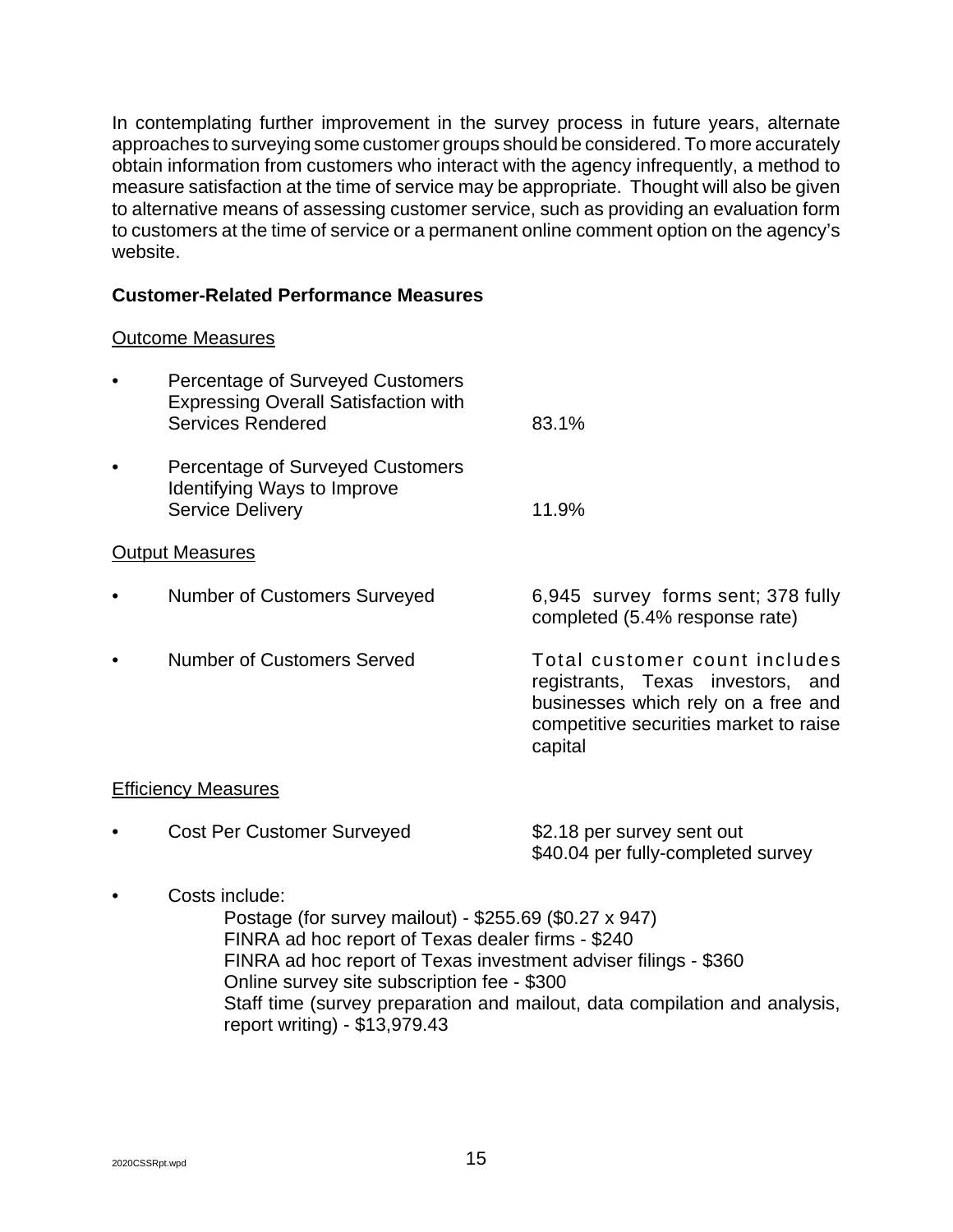**Thank you for taking this brief survey about the Texas State Securities Board. It contains 13 questions and should take less than 10 minutes to complete. Your responses will help us serve you better.**

**Please identify the Division within the Agency that you contacted between September 2017 and August 2019. You may choose only one for this survey so if you have had contact with multiple Divisions please choose the one you have dealt with the most often.**

Not all questions will be applicable to all persons. Please skip or answer "N/A" if a question does not **apply to your interaction with the Texas Securities Board.**

**If you provide a response of "Disagree" or "Strongly Disagree," please consider providing written feedback in the Comments section explaining why. Your comments are critical to helping us improve service.**

- \* 1. My responses are based on my contact with: (Please choose only one.)
	- SECURITIES REGISTRATION reviews applications for registration of securities and notice filings for securities offerings; assists persons regarding financing alternatives and exemptions from registration; provides information on securities filings.
	- DEALER/AGENT REGISTRATION reviews applications for dealers and agents; assists with the registration process; provides information on registered firms and agents.
	- INVESTMENT ADVISER/REPRESENTATIVE REGISTRATION reviews applications and notice filings for investment advisers and their representatives; assists with the filing process; provides information on registered and notice-filed advisory firms and adviser representatives.
	- INSPECTIONS AND COMPLIANCE conducts inspections of records of REGISTERED securities dealers and investment advisers; investigates complaints against REGISTERED dealers and advisers; brings administrative proceedings against REGISTERED dealers and their agents or investment advisers and their representatives.
	- ENFORCEMENT works with local, state and federal prosecutors and other regulatory offices and law enforcement agencies; investigates suspected UNREGISTERED activities and fraudulent sales of UNREGISTERED securities and pursues appropriate administrative, civil or criminal actions.
	- INVESTOR EDUCATION informs and educates Texans about the basics of investing in securities, with a special emphasis placed on the prevention and detection of securities fraud; provides free publications on the basics of investing in securities and avoiding investment fraud and provides speakers to Texas groups and events.
	- GENERAL COUNSEL answers legal questions about the Texas Securities Act and Board Rules; publishes the Texas Securities Act and Board Regulations; responds to Public Information Act inquiries involving confidential information.
	- WEBSITE subscription service for news releases, rulemaking, board meetings, and other Agency actions; inquiries submitted through the "Contact us" link; information for the regulated industry and investors or about the Agency and the programs it administers; electronic versions of the Texas Securities Act and Board rules.
	- OTHER (please specify)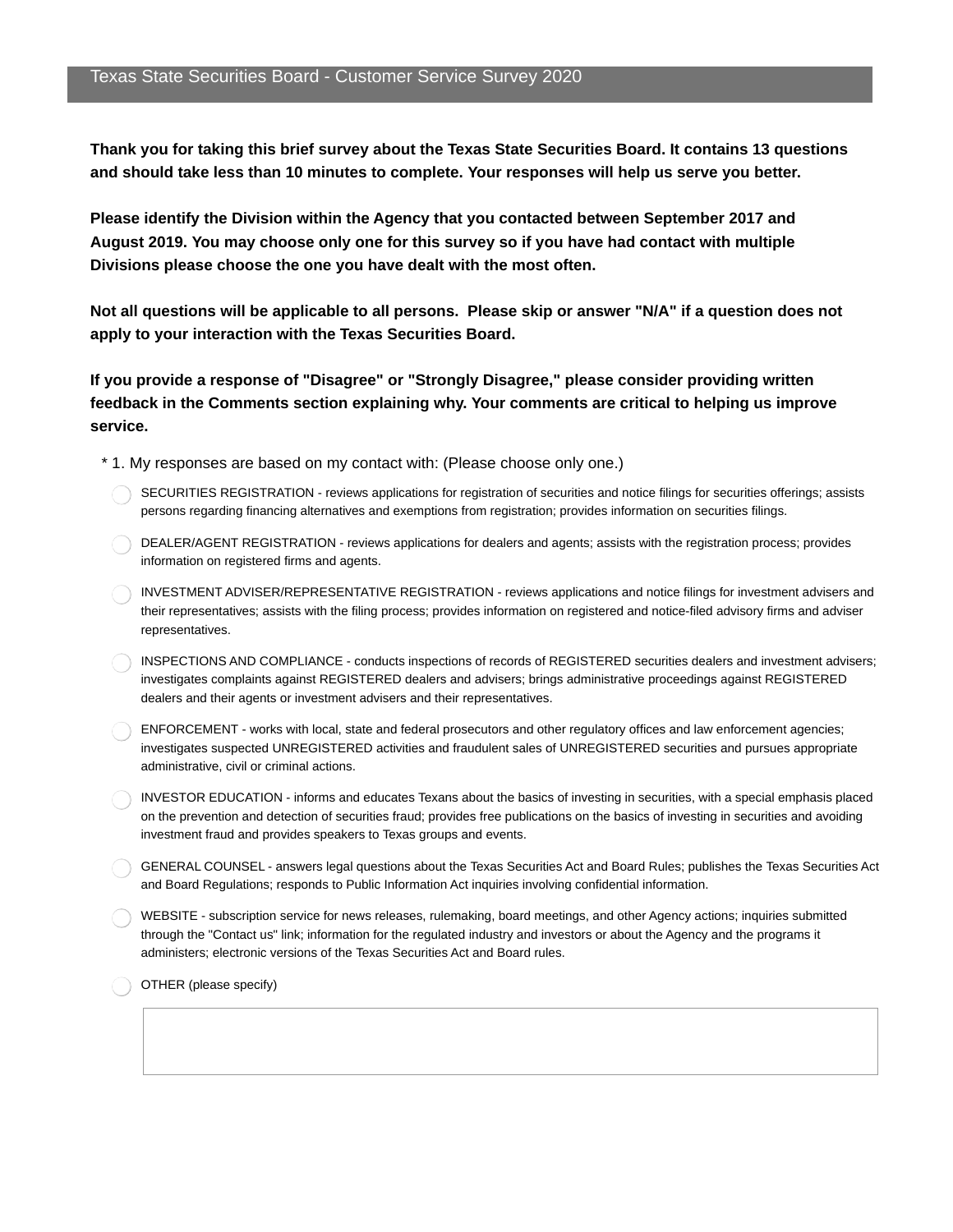| * 2. I am a:                                                                                                                                                  |
|---------------------------------------------------------------------------------------------------------------------------------------------------------------|
| Member of the public.                                                                                                                                         |
| Investor seeking information or making a complaint.                                                                                                           |
| Member of the regulated industry (dealer, agent, investment adviser, investment adviser representative) or a person acting on behalf<br>of a industry member. |
| Business seeking to raise capital.                                                                                                                            |
| Prosecutor, law enforcement, or other regulator.                                                                                                              |
| Legal counsel                                                                                                                                                 |
| Consultant                                                                                                                                                    |
| Other (please specify)                                                                                                                                        |
|                                                                                                                                                               |

3. How many times have you had contact with the Texas State Securities Board during the period September \* 2017 through August 2019?

| None                                                           |
|----------------------------------------------------------------|
| Once                                                           |
| $2 - 5$                                                        |
| $6 - 20$                                                       |
| more than 20                                                   |
|                                                                |
| * 4. What type of contact did you have? (Mark all that apply.) |
| In person                                                      |
| Telephone                                                      |

Mail

Email

Internet

Texas State Securities Board - Customer Service Survey 2020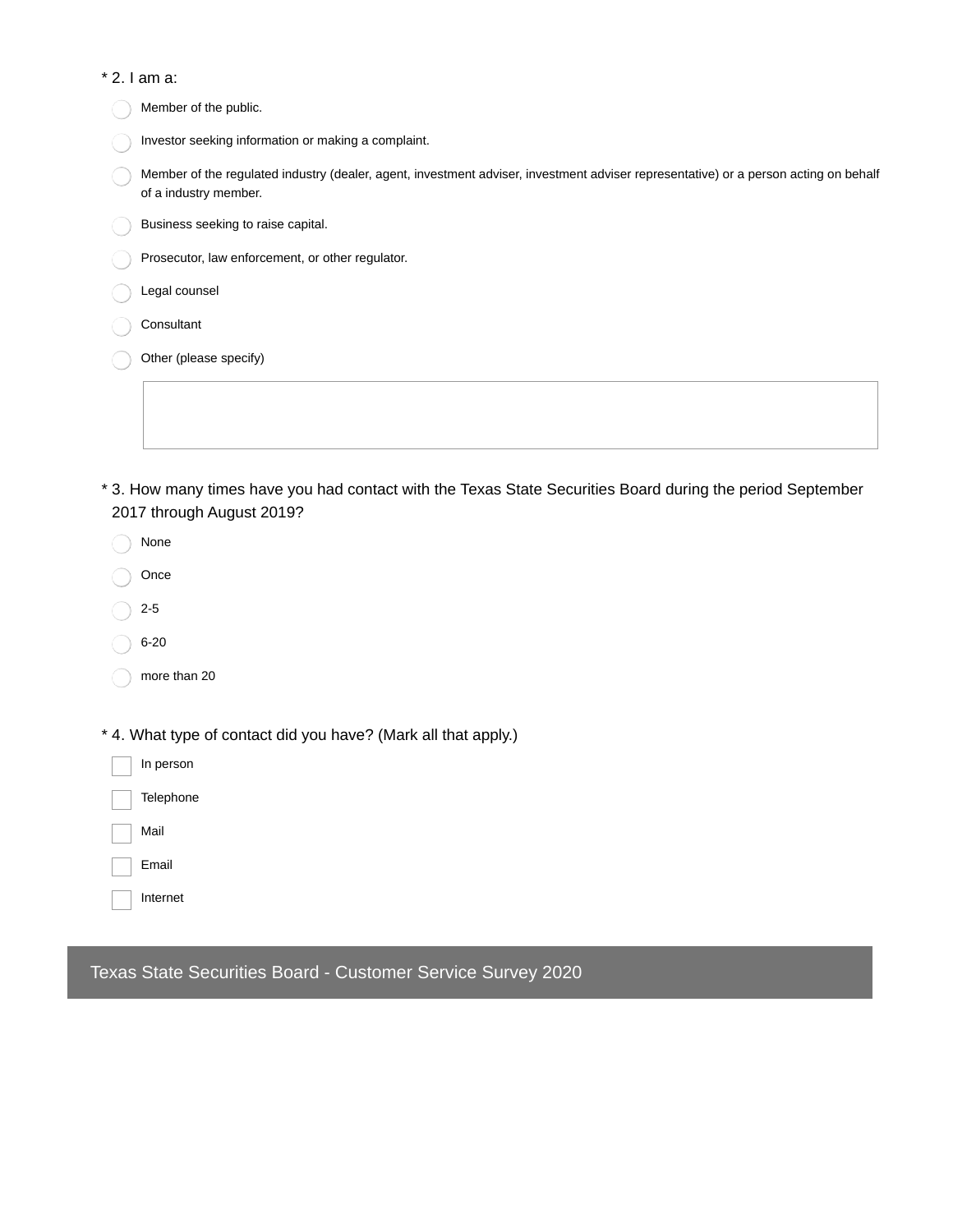#### 5. Staff of the Texas State Securities Board

|                                                                                    | Strongly |  | Strongly                                                                                                                                                                                               |  |
|------------------------------------------------------------------------------------|----------|--|--------------------------------------------------------------------------------------------------------------------------------------------------------------------------------------------------------|--|
|                                                                                    |          |  | Agree Agree Neutral Disagree Disagree N/A                                                                                                                                                              |  |
| A. Staff members were accessible.                                                  |          |  | $\begin{array}{ccccccccccccccccc} \circ & \circ & \circ & \circ & \circ & \circ & \circ & \circ \end{array}$                                                                                           |  |
| B. Staff members were courteous, professional, and respectful.                     |          |  | $\begin{array}{ccc} & \circ & \circ & \circ & \circ \end{array}$                                                                                                                                       |  |
| C. Staff members demonstrated a willingness to assist.                             |          |  |                                                                                                                                                                                                        |  |
| D. Staff members were knowledgeable, competent and able to answer my<br>questions. |          |  |                                                                                                                                                                                                        |  |
| E. Staff members identified themselves by name.                                    |          |  | $\begin{array}{ccc} \begin{array}{ccc} \bullet & \bullet & \bullet \\ \bullet & \bullet & \end{array} & \begin{array}{ccc} \bullet & \bullet & \bullet \\ \bullet & \bullet & \end{array} \end{array}$ |  |

If you want to provide additional information about your experience with our staff or suggest improvements, please do so here. If you responded "Disagree" or "Strongly Disagree," please consider providing written feedback to explain why. Your comments are critical to helping us improve service.

#### 6. Communications

|                                                                                          | Strongly |  |                                                | Stronaly<br>Agree Agree Neutral Disagree Disagree N/A                                                        |  |
|------------------------------------------------------------------------------------------|----------|--|------------------------------------------------|--------------------------------------------------------------------------------------------------------------|--|
| A. When I called, I was connected in a timely manner to a person who could assist<br>me. |          |  |                                                | $\begin{array}{ccccccccccccccccc} \circ & \circ & \circ & \circ & \circ & \circ & \circ & \circ \end{array}$ |  |
| B. When I left a telephone message, a staff member responded in a reasonable<br>time.    |          |  |                                                | $\begin{array}{ccccccccccccccccc} \circ & \circ & \circ & \circ & \circ & \circ & \circ \end{array}$         |  |
| C. When I sent an email message, I received a timely response.                           |          |  |                                                | $\begin{array}{ccc} & O & O & O & O \end{array}$                                                             |  |
| D. I received information I requested in a timely manner.                                |          |  |                                                | $\bigcirc$ $\bigcirc$ $\bigcirc$ $\bigcirc$ $\bigcirc$                                                       |  |
| E. I was given clear explanations about agency rules and procedures.                     |          |  | $\begin{pmatrix} 1 & 1 \\ 1 & 1 \end{pmatrix}$ |                                                                                                              |  |

If you want to provide additional information about your experience with our staff or suggest improvements, please do so here. If you responded "Disagree" or "Strongly Disagree," please consider providing written feedback to explain why. Your comments are critical to helping us improve service.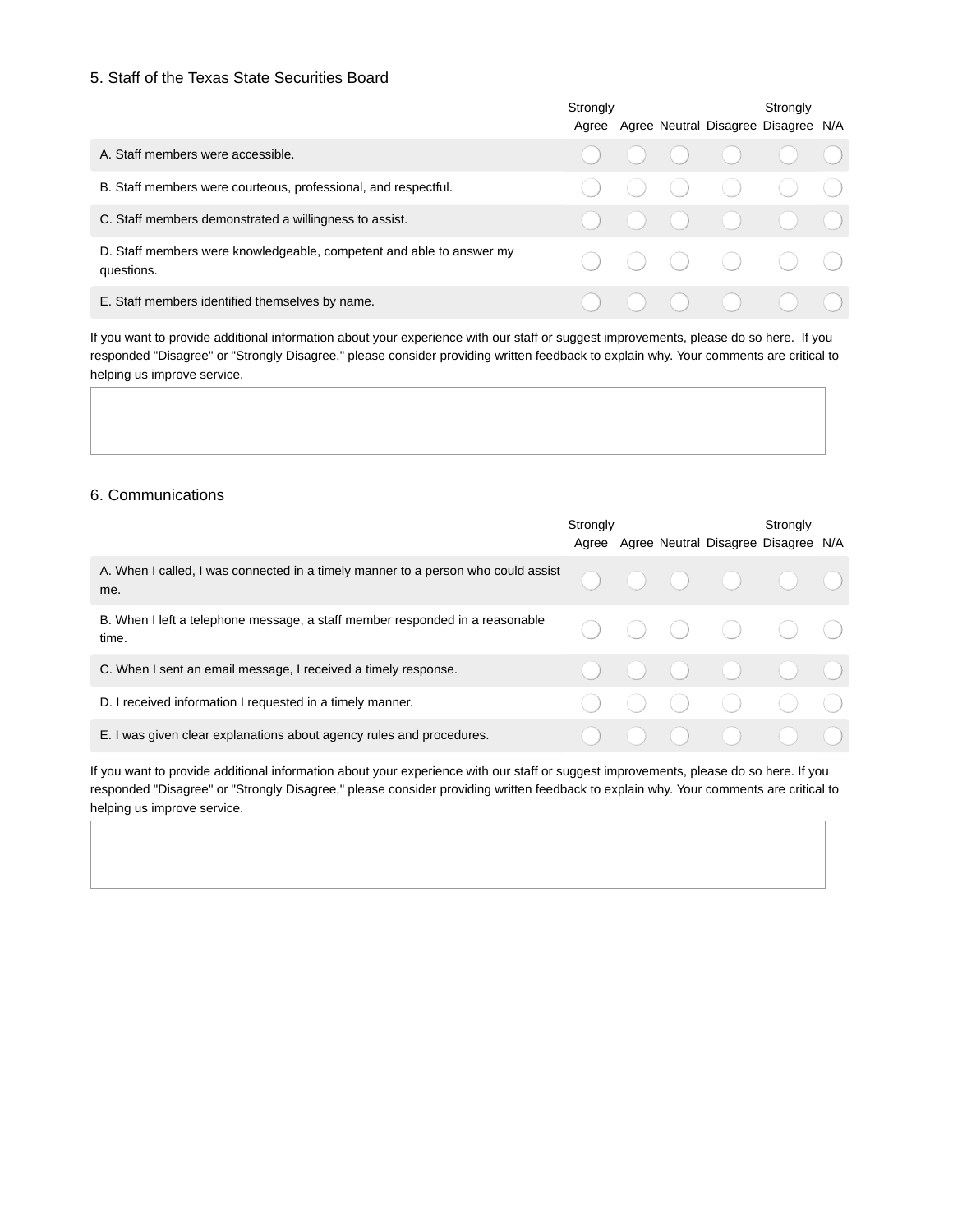#### 7. Timeliness

|                                                                                                                                                                     | Strongly |  |  | Strongly |                                           |  |
|---------------------------------------------------------------------------------------------------------------------------------------------------------------------|----------|--|--|----------|-------------------------------------------|--|
|                                                                                                                                                                     |          |  |  |          | Agree Agree Neutral Disagree Disagree N/A |  |
| A. FOR REGISTRANTS: I was informed in a timely manner of deficiencies in my<br>application for registration.                                                        |          |  |  |          |                                           |  |
| B. FOR REGISTRANTS: I was given a clear explanation as to how to correct any<br>deficiencies.                                                                       |          |  |  |          |                                           |  |
| C. FOR REGISTRANTS: I was informed in a timely manner of the decision<br>regarding my application (grant, deny, or allow withdrawal).                               |          |  |  |          |                                           |  |
| D. FOR REGISTRANTS: My registration renewal was processed in a timely<br>manner.                                                                                    |          |  |  |          |                                           |  |
| E. FOR REGISTRANTS: When I reported an amendment to my registration<br>information, it was processed in a timely manner.                                            |          |  |  |          |                                           |  |
| F. FOR INSPECTED FIRMS: I received a written follow-up to an on-site inspection<br>of my office in a timely manner.                                                 |          |  |  |          |                                           |  |
| G. FOR COMPLAINANTS: My complaint relating to a person or company subject<br>to regulation by the Texas State Securities Board was processed in a timely<br>manner. |          |  |  |          |                                           |  |
| H. I received a timely response to my request for public information.                                                                                               |          |  |  |          |                                           |  |

If you want to provide additional information about your experience with our staff or suggest improvements, please do so here. If you responded "Disagree" or "Strongly Disagree," please consider providing written feedback to explain why. Your comments are critical to helping us improve service.

#### 8. Complaints about the Agency

|                                                                                                                                                                        | Strongly |  |  | Stronaly                                                                                                     |  |  |
|------------------------------------------------------------------------------------------------------------------------------------------------------------------------|----------|--|--|--------------------------------------------------------------------------------------------------------------|--|--|
|                                                                                                                                                                        |          |  |  | Agree Agree Neutral Disagree Disagree N/A                                                                    |  |  |
| A. I know how to file a complaint regarding services provided by the Texas State<br>Securities Board.                                                                  |          |  |  | $\begin{array}{ccccccccccccccccc} \circ & \circ & \circ & \circ & \circ & \circ & \circ & \circ \end{array}$ |  |  |
| B. If I complained regarding services of the agency, I believe it would be addressed $\bigcirc$ $\bigcirc$ $\bigcirc$ $\bigcirc$ $\bigcirc$<br>in a reasonable manner. |          |  |  |                                                                                                              |  |  |

If you want to provide additional information about your experience with our staff or suggest improvements, please do so here. If you responded "Disagree" or "Strongly Disagree," please consider providing written feedback to explain why. Your comments are critical to helping us improve service.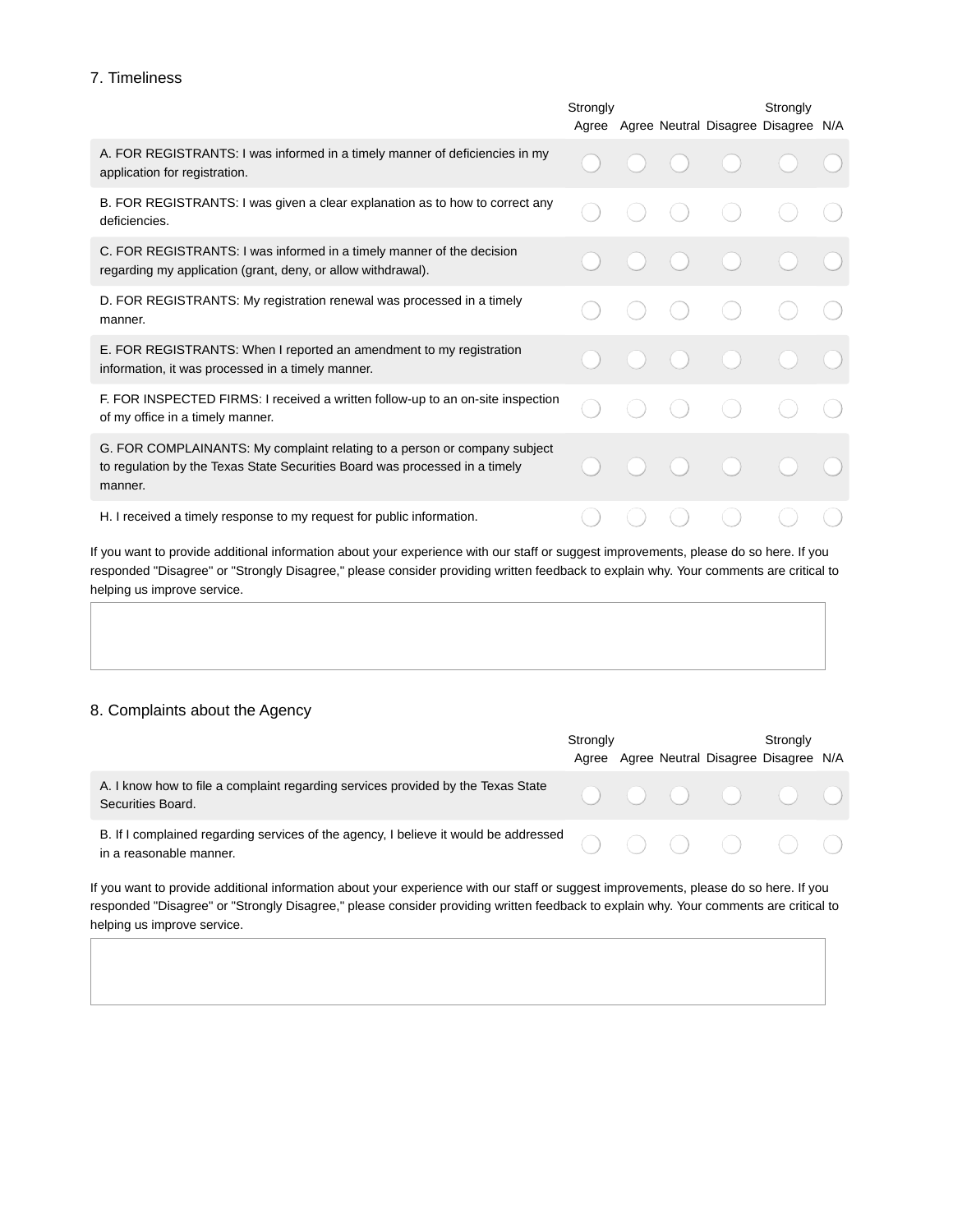#### 9. Website (www.ssb.texas.gov)

|                                                                                                                                                                                                               | Strongly |  | Strongly |                                     |  |
|---------------------------------------------------------------------------------------------------------------------------------------------------------------------------------------------------------------|----------|--|----------|-------------------------------------|--|
|                                                                                                                                                                                                               | Agree    |  |          | Agree Neutral Disagree Disagree N/A |  |
| A. I was able to access the information I needed using the website.                                                                                                                                           |          |  |          |                                     |  |
| B. The website contained clear and accurate information on the Texas Securities<br>Act and regulations/rules.                                                                                                 |          |  |          |                                     |  |
| C. The website contained clear and accurate information on registration and notice<br>filing requirements and procedures.                                                                                     |          |  |          |                                     |  |
| D. The website contained clear and accurate information on filing a complaint with<br>the Agency.                                                                                                             |          |  |          |                                     |  |
| E. The website contained clear and accurate information of interest to consumers<br>in evaluating investments and avoiding fraud.                                                                             |          |  |          |                                     |  |
| F. The information on the website was relevant and useful.                                                                                                                                                    |          |  |          |                                     |  |
| G. The links to other websites were relevant and useful.                                                                                                                                                      |          |  |          |                                     |  |
| H. IF ACCESSED THROUGH A MOBILE DEVICE, it was easy to view and<br>navigate through the website.                                                                                                              |          |  |          |                                     |  |
| I. FOR SUBSCRIBERS TO UPDATES (news releases; investor alerts; criminal and<br>civil case alerts; meeting agendas; rulemaking & rulebook updates), I find the<br>information I receive helpful and/or useful. |          |  |          |                                     |  |

If you want to provide additional information about your experience with our staff or suggest improvements, please do so here. If you responded "Disagree" or "Strongly Disagree," please consider providing written feedback to explain why. Your comments are critical to helping us improve service.

#### 10. Printed investor education material

|                                                             | Stronaly |  | Stronaly                                                                                                             |  |
|-------------------------------------------------------------|----------|--|----------------------------------------------------------------------------------------------------------------------|--|
|                                                             |          |  | Agree Agree Neutral Disagree Disagree N/A                                                                            |  |
| A. The printed information was clear and understandable.    |          |  | $\begin{array}{ccccccccccccccccc} \circ & \circ & \circ & \circ & \circ & \circ & \circ & \circ & \circ \end{array}$ |  |
| B. The printed material provided was thorough and accurate. |          |  | $\begin{array}{ccccccccccccccccc} \circ & \circ & \circ & \circ & \circ & \circ & \circ & \circ \end{array}$         |  |

If you want to provide additional information about your experience with our staff or suggest improvements, please do so here. If you responded "Disagree" or "Strongly Disagree," please consider providing written feedback to explain why. Your comments are critical to helping us improve service.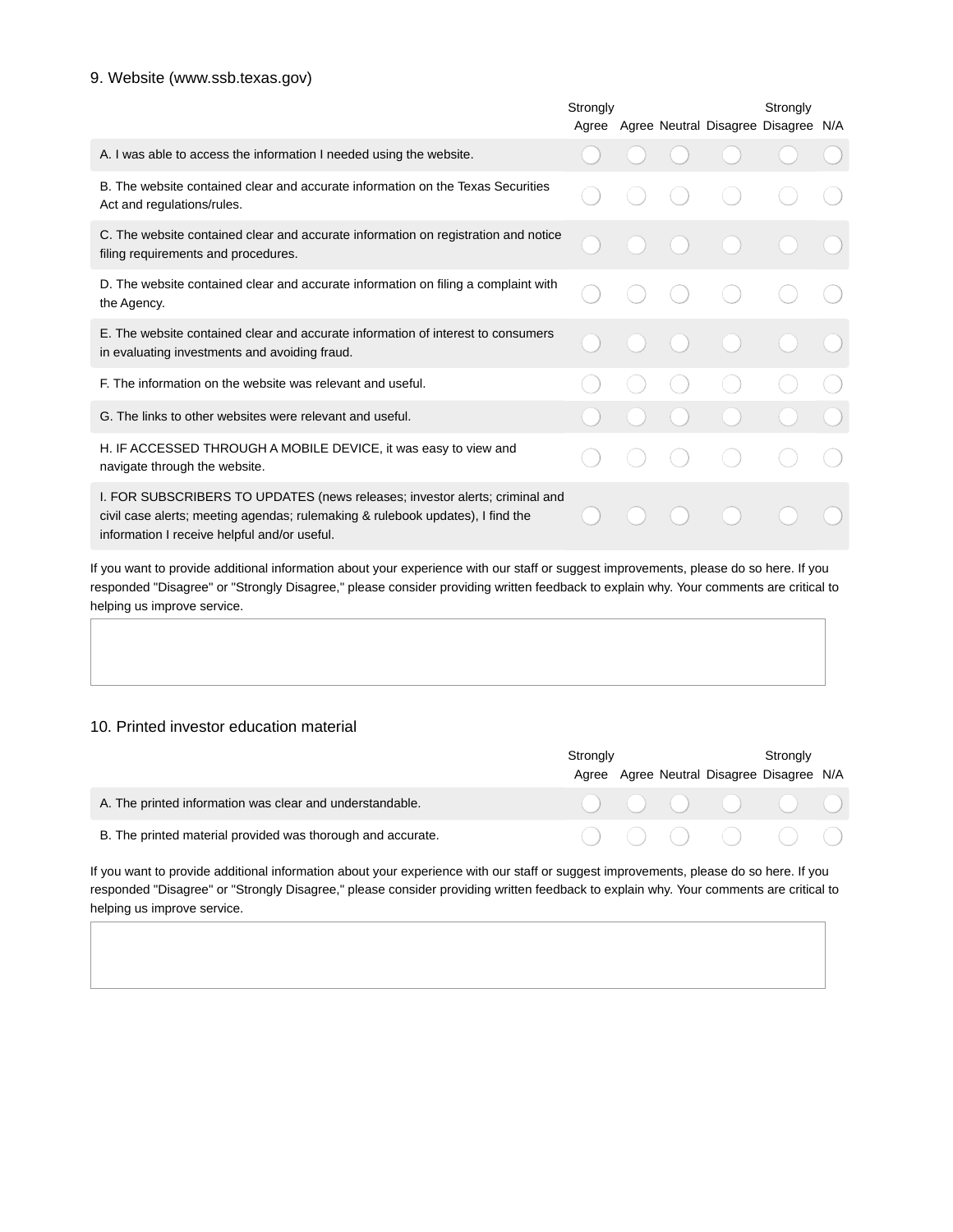#### 11. Facilities

|                                                                                                                 | Strongly |  | Strongly<br>Agree Agree Neutral Disagree Disagree N/A                                                                |  |
|-----------------------------------------------------------------------------------------------------------------|----------|--|----------------------------------------------------------------------------------------------------------------------|--|
| A. The location of services was convenient (parking, public transportation,<br>distance, etc.).                 |          |  |                                                                                                                      |  |
| B. The facilities where I received services was clean, orderly, and I could easily<br>find my way around in it. |          |  | $\begin{array}{ccccccccccccccccc} \circ & \circ & \circ & \circ & \circ & \circ & \circ & \circ & \circ \end{array}$ |  |
| C. The facility is open during reasonable hours.                                                                |          |  | $\begin{array}{ccc} \circ & \circ & \circ & \circ & \circ & \circ \end{array}$                                       |  |

If you want to provide additional information about your experience with our staff or suggest improvements, please do so here. If you responded "Disagree" or "Strongly Disagree," please consider providing written feedback to explain why. Your comments are critical to helping us improve service.

#### 12. Overall impressions.

|                                                                                                                                                                                                                                                                                                                                              | Very |  | Satisfied Satisfied Neutral Unsatisfied Unsatisfied | Verv |
|----------------------------------------------------------------------------------------------------------------------------------------------------------------------------------------------------------------------------------------------------------------------------------------------------------------------------------------------|------|--|-----------------------------------------------------|------|
| How satisfied are you with the Agency's facilities, including your ability to access<br>the agency, the office location, signs, and cleanliness?                                                                                                                                                                                             |      |  |                                                     |      |
| How satisfied are you with Agency staff, including employee courtesy,<br>friendliness, and knowledgeability, and whether staff members adequately<br>identify themselves to customers by name, including the use of name plates or<br>tags for accountability?                                                                               |      |  |                                                     |      |
| How satisfied are you with Agency communications, including toll-free telephone<br>access, the average time you spent on hold, call transfers, access to a live<br>person, letters, electronic mail, and any applicable text messaging or mobile<br>applications?                                                                            |      |  |                                                     |      |
| How satisfied are you with the Agency's Internet site, including the ease of use of<br>the site, mobile access to the site, information on the location of the site and the<br>Agency, and information accessible through the site such as a listing of services<br>and programs and whom to contact for further information or to complain? |      |  |                                                     |      |
| How satisfied are you with the Agency's complaint handling process, including<br>whether it is easy to file a complaint and whether responses are timely?                                                                                                                                                                                    |      |  |                                                     |      |
| How satisfied are you with the Agency's ability to timely serve you, including the<br>amount of time you wait for service in person?                                                                                                                                                                                                         |      |  |                                                     |      |
| How satisfied are you with any Agency brochures or other printed information,<br>including the accuracy of that information?                                                                                                                                                                                                                 |      |  |                                                     |      |
| Please rate your overall satisfaction with the Agency.                                                                                                                                                                                                                                                                                       |      |  |                                                     |      |